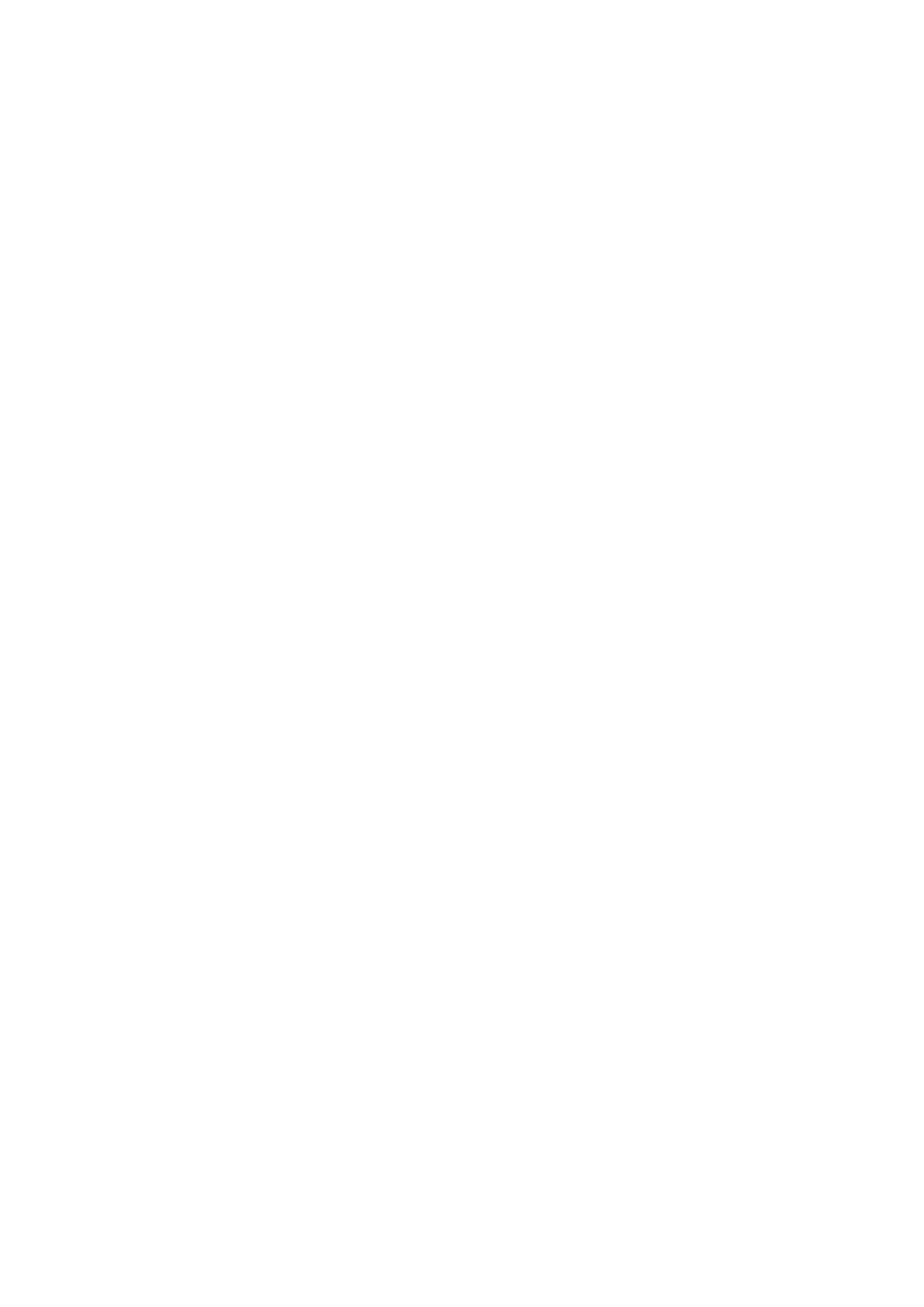# Images of Women in Hispanic Culture

Edited by

Teresa Fernández Ulloa and Joanne Schmidt Morazzani

Cambridge **Scholars** Publishing

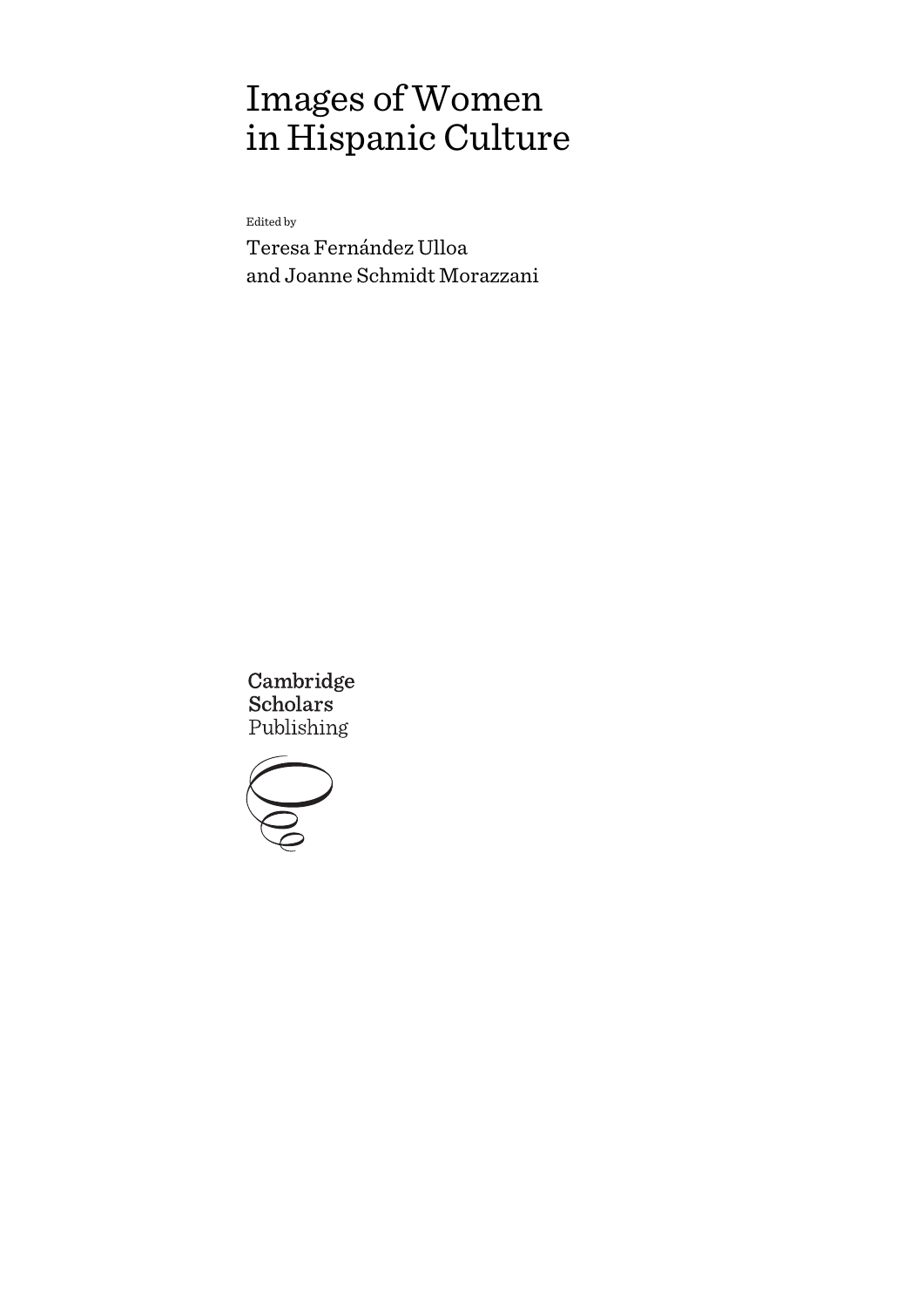Images of Women in Hispanic Culture

Edited by Teresa Fernández Ulloa and Joanne Schmidt Morazzani

This book first published 2016

Cambridge Scholars Publishing

Lady Stephenson Library, Newcastle upon Tyne, NE6 2PA, UK

British Library Cataloguing in Publication Data A catalogue record for this book is available from the British Library

Copyright © 2016 by Teresa Fernández Ulloa, Joanne Schmidt Morazzani and contributors

All rights for this book reserved. No part of this book may be reproduced, stored in a retrieval system, or transmitted, in any form or by any means, electronic, mechanical, photocopying, recording or otherwise, without the prior permission of the copyright owner.

ISBN (10): 1-4438-9114-2 ISBN (13): 978-1-4438-9114-1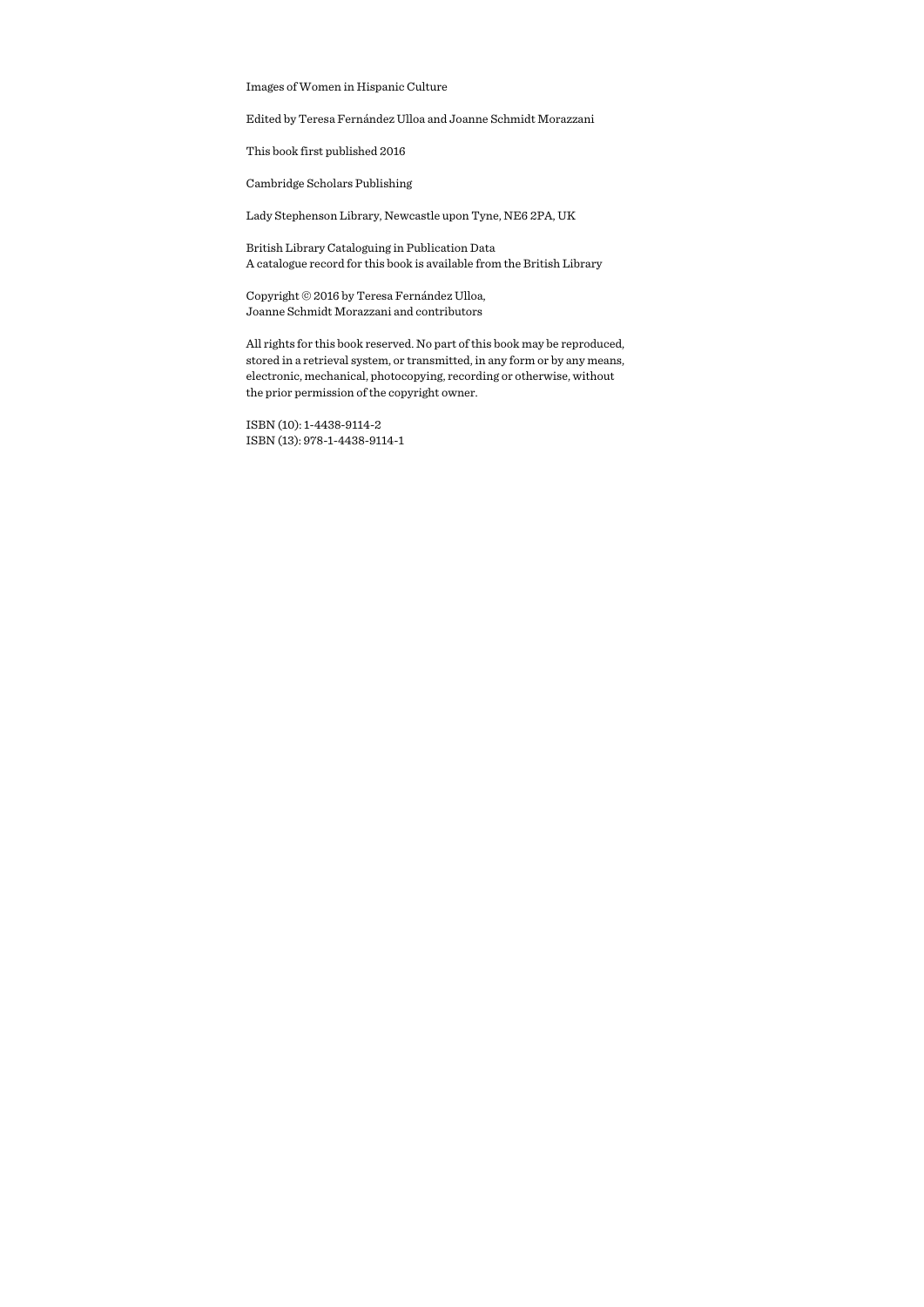# TABLE OF CONTENTS

| Devotion and Roles of Women (Wife and Nun) in Two Plays<br>by Ángela de Azevedo (17 <sup>th</sup> Century)<br>Teresa Fernández Ulloa, María Dillingham and Miguel Soler Gallo      |
|------------------------------------------------------------------------------------------------------------------------------------------------------------------------------------|
|                                                                                                                                                                                    |
| Magisterio de costumbres: consejos y elogios a las mujeres en tres<br>novelas de Emilia Serrano, Baronesa de Wilson<br>Lara Altieri, Miguel Soler Gallo and Teresa Fernández Ulloa |
|                                                                                                                                                                                    |
| El ideal de la mujer de la Sección Femenina de Falange a través<br>de las ilustraciones de la novela rosa de los años cuarenta<br>Miguel Soler Gallo                               |
| La representación femenina en tres novelas propagandísticas<br>en la España de Franco (Foxá, Espina y Torrente Ballester)<br><b>Blanca Ripoll Sintes</b>                           |
| El mar, lugar de engendramiento en la poesía de Vicente Aleixandre<br>Guillermo Aguirre Martínez                                                                                   |
| $\ldots$ 102<br>La imagen de la mujer en la escritura en español de Montserrat Roig<br>Agnès Toda i Bonet                                                                          |
| Leopoldo María Panero y la máscara de la feminidad<br>Piotr Sobolczyk                                                                                                              |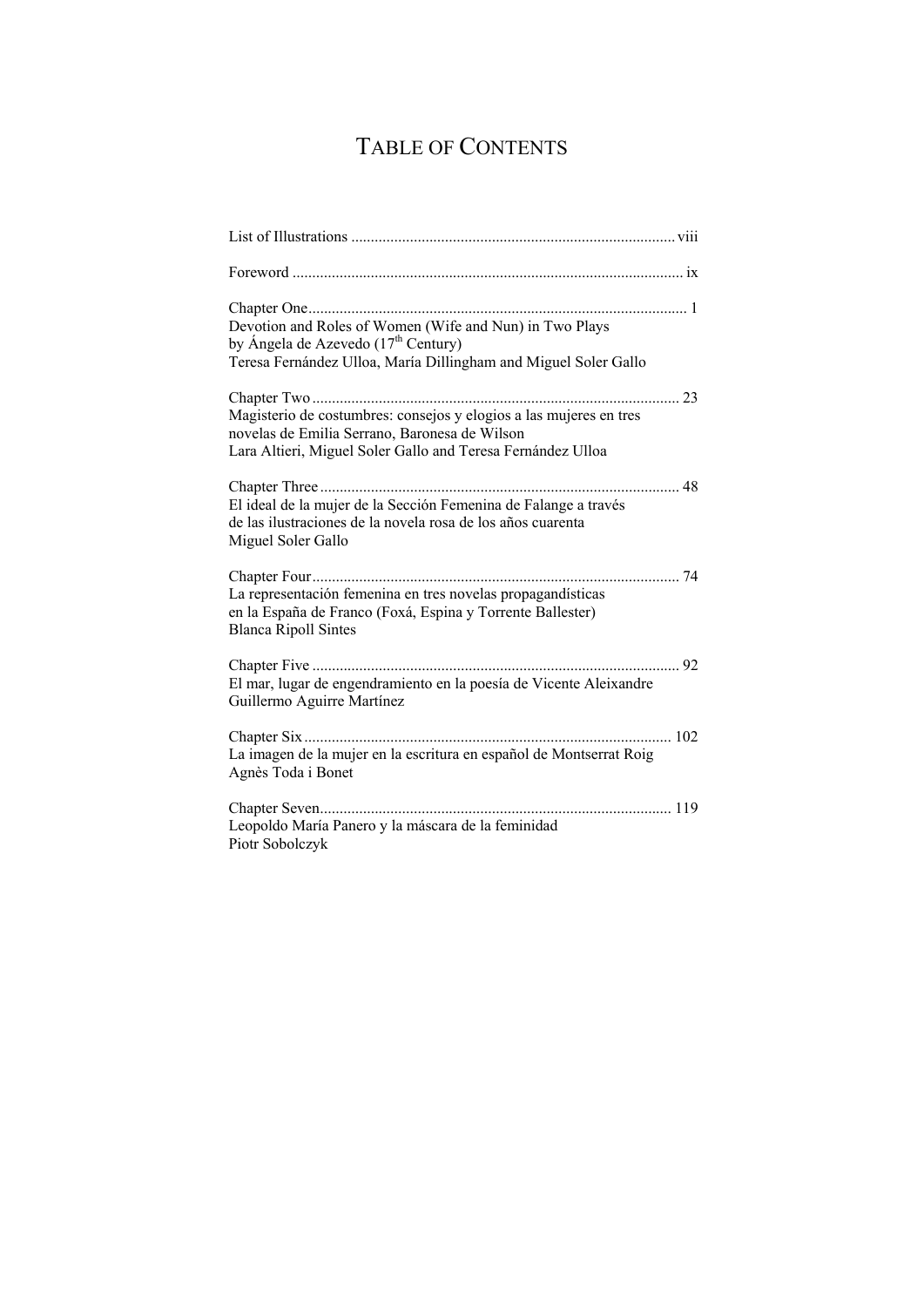vi Table of Contents

| Formation of the Image of the Woman in Antonio Colinas' Poetry:<br>From Nature to the Eternal Feminine                                                                               |  |
|--------------------------------------------------------------------------------------------------------------------------------------------------------------------------------------|--|
| Rocío Badía Fumaz                                                                                                                                                                    |  |
|                                                                                                                                                                                      |  |
| La construcción de nuevos imaginarios en la obra de Pilar Pedraza:<br>la representación de la figura femenina y los espacios disruptivos<br>Sonia Núñez Puente                       |  |
| Media Discourse Representation on Adopting the Hijab in Spanish<br>Public Schools: Islamic Veiling and Gender Inclusion and Exclusion<br>in Spanish Classrooms<br>Ghufran Khir Allah |  |
| Violence and Celebration: Images of Women and Political Use<br>of Popular Culture under the Kirchner Administration<br>Hugo Hortiguera and Mara Favoretto                            |  |
| Women Teachers: Forming the Post-revolutionary Mexican Nation<br>Angélica Silva                                                                                                      |  |
|                                                                                                                                                                                      |  |
| ¿Iguales, distintas o inclasificables? Las revistas de estilo de vida<br>para Hispanas/Latinas en Estados Unidos<br><b>Rosario Torres</b>                                            |  |
| Stories of Female Formation in Chilean Film and Literature<br>María Angélica Franken Osorio                                                                                          |  |
| Modelando a Venus: la construcción postmoderna de la identidad<br>en el cine<br>Mario de la Torre Espinosa                                                                           |  |
|                                                                                                                                                                                      |  |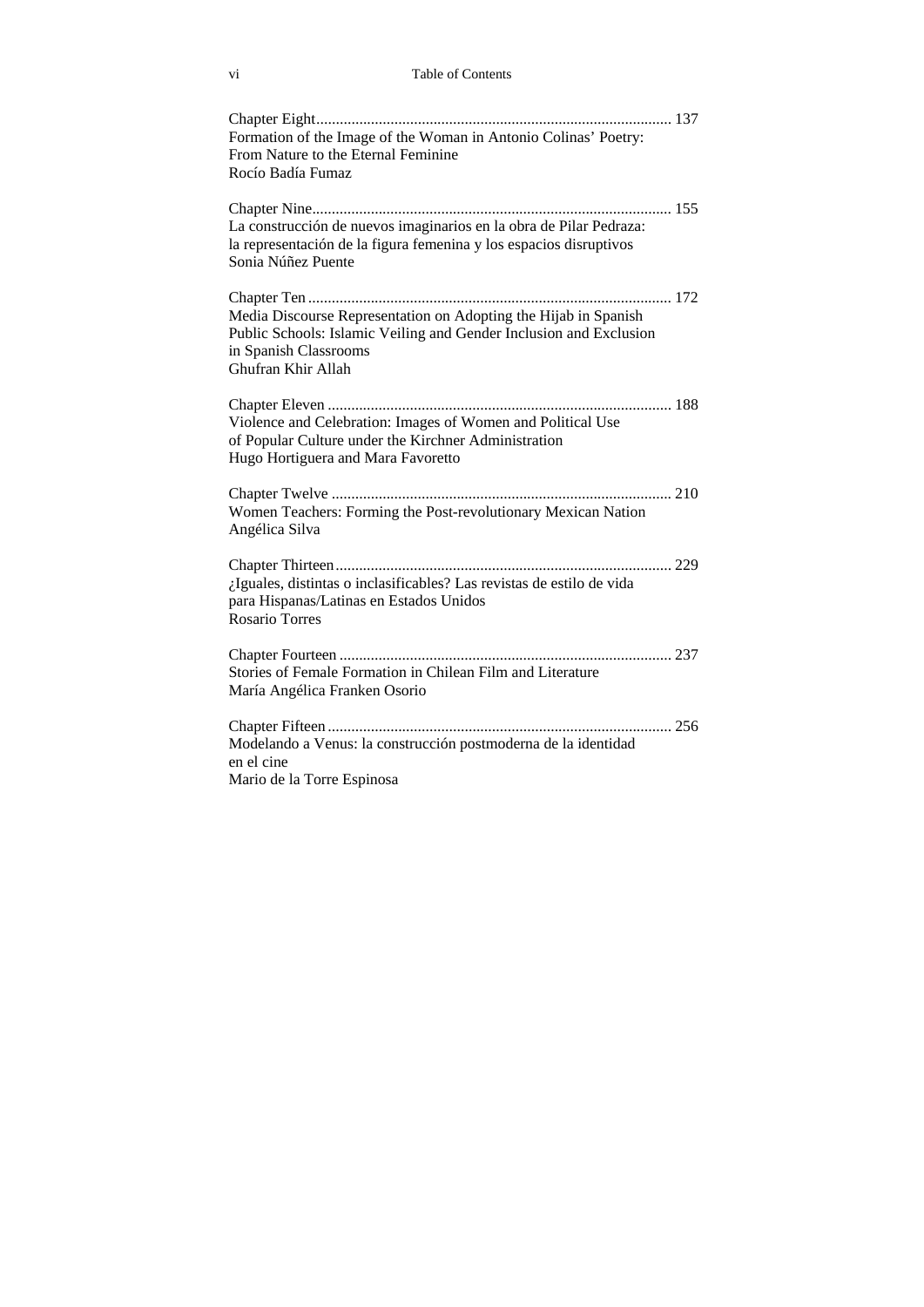| Images of Women in Hispanic Culture                                                                      | V11  |
|----------------------------------------------------------------------------------------------------------|------|
| Intercultural Competence and Stereotypes in Spanish as a Second<br>Language<br>Antonio Illescas          |      |
| La voz de la mujer en los libros de texto argentinos: ausencias y discursos<br>evocados<br>Carolina Tosi | .289 |
|                                                                                                          |      |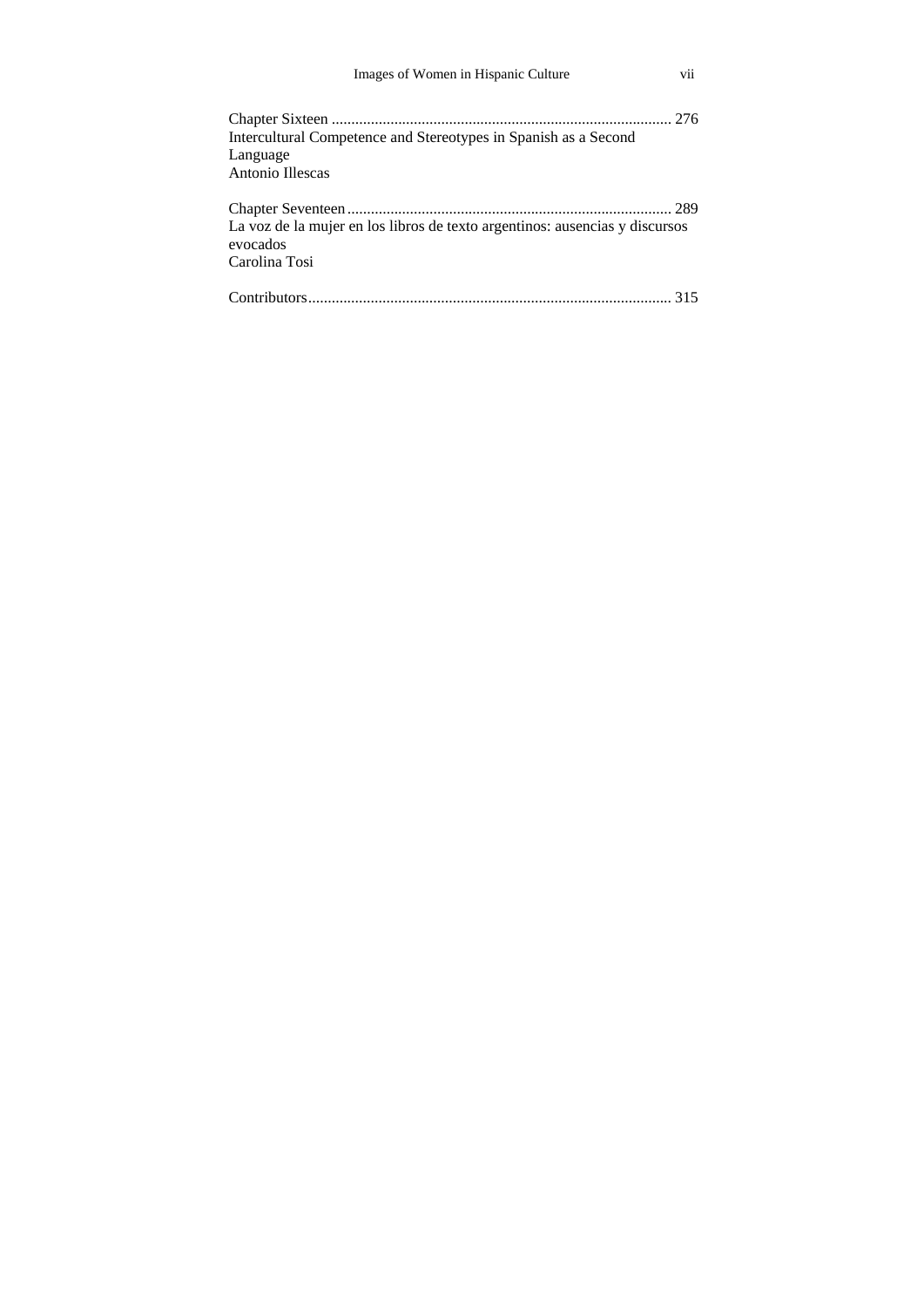# LIST OF ILLUSTRATIONS

| Fig. $3.1$ .  | La nueva mujer, según la Sección Femenina            |
|---------------|------------------------------------------------------|
| Fig. 3.2.     | El héroe                                             |
| Fig. $3.3$ .  | Cristina Guzmán                                      |
| Fig. $3.4$ .  | La mujer y la guerra                                 |
| Fig. $3.5$ .  | La mujer y el desarrollo intelectual.                |
| Fig. 3.6.     | La figura de madre.                                  |
| Fig. 3.7.     | Soñar la vida.                                       |
| Fig. 3.8.     | La fuente enterrada.                                 |
| Fig. 17.1.    | Guía del ama de casa. Libro de lectura en prosa para |
|               | niñas, editado en 1913.                              |
| Fig. 17.2.    | El clásico español El libro de las niñas.            |
| Fig. 17.3.    | El alma tutelar, de Blanca Casas. Buenos Aires,      |
|               | Editorial Lasserre, 1954.                            |
| Fig. $17.4$ . | El alma tutelar, de Blanca Casas. Buenos Aires,      |
|               | Editorial Lasserre, 1954.                            |
| Fig. $17.5$ . | 2:210.                                               |
| Fig. 17.6.    | 1:231.                                               |
| Fig. 17.7.    | 10:10.                                               |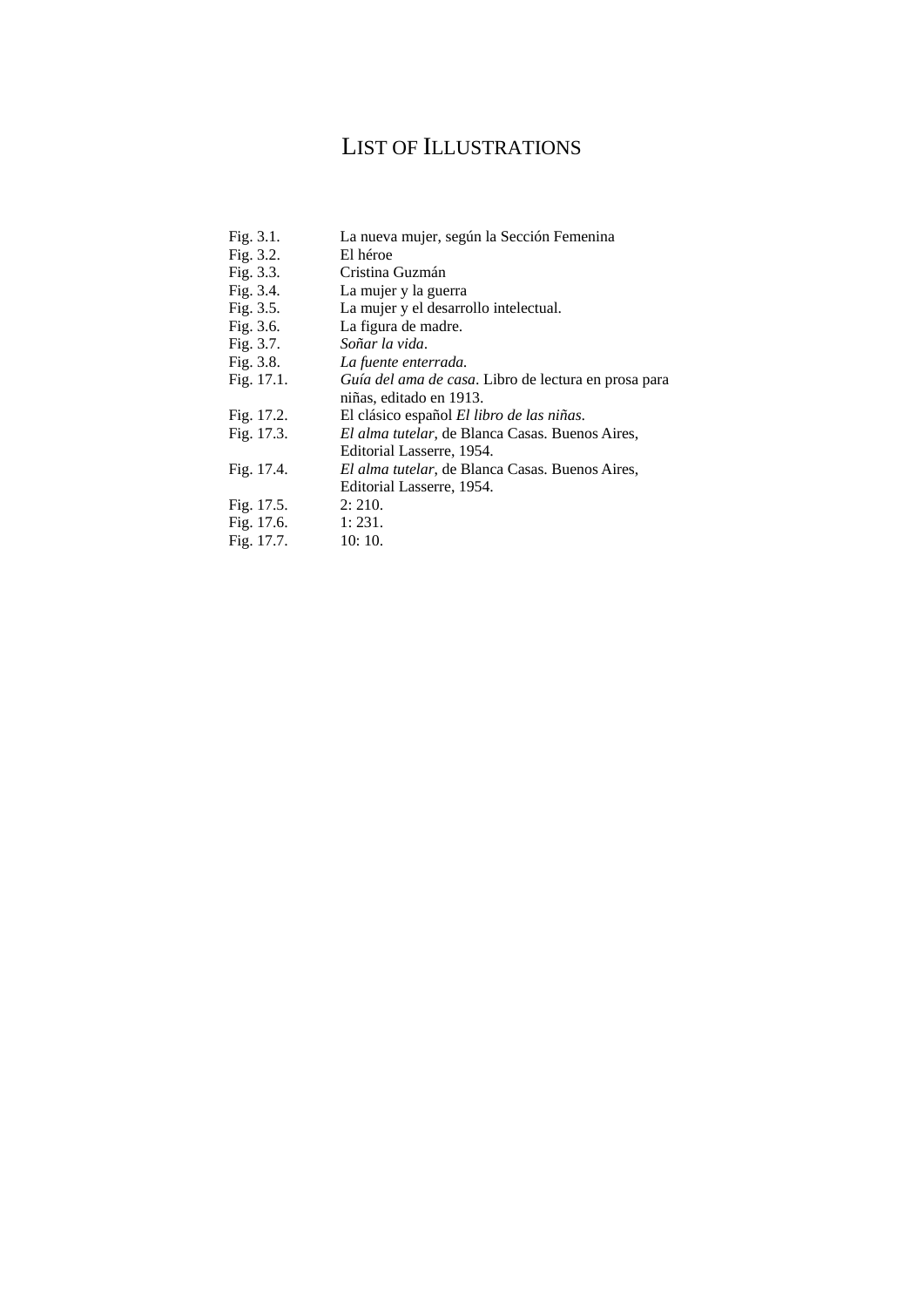### FOREWORD

This book studies the ways the traditional polarized images of women have been used and challenged in the Hispanic world, especially during the  $20<sup>th</sup>$  century and the beginning of the  $21<sup>st</sup>$  century, but also in previous times, by writers and the media. Different chapters will analyze the image of women in specific political periods such as Francoism or the Kirchners' administration, stereotypes of women in films in Mexico and Chile, and the representation of women in textbooks, among other topics. We will also see how two women writers, in the  $17<sup>th</sup>$  and the  $19<sup>th</sup>$  centuries, viewed the role of women in their society.

This book is formed mainly by the papers presented at the *Fourth International Symposium on Ideology, Politics and Demands in Spanish Language, Literature and Film,* online, March 20-22, 2014. The papers underwent a double blind peer review process before their acceptance to be published. Our scientific committee is formed by the following members:

- Dr. Teresa Fernández-Ulloa, California State University-Bakersfield, USA.
- Dr. Raciel Damón Martínez Gómez, Universidad Veracruzana Intercultural, Mexico.
- Dr. Rita De Cássia Miranda Diogo, Instituto de Letras, Departamento de Letras Neolatinas, Universidade do Estado do Río de Janeiro, Brazil.
- Dr. Txetxu Aguado, Department of Spanish and Portuguese, Dartmouth College, Hanover, New Hampshire, USA.
- Dr. Antonio Miguel Bañón Hernández, Departamento de Filología, Universidad de Almería, Spain. Dr. Talita de Assis Barreto, Universidade do Estado do Río de Janeiro / Universidade Federal Fluminense / Pontifícia Universidade Católica do Río de Janeiro, Brazil.
- Dr. Ana Cristina dos Santos, Universidad do Estado do Río de Janeiro, Brazil.

Dr. Mohamed El-Madkouri Maataqui, Departamento de Lingüística, Universidad Autónoma de Madrid, Spain.

Dr. Elda Firmo Braga, Instituto de Letras, Departamento de Letras Neolatinas, Universidade do Estado do Río de Janeiro, Brazil.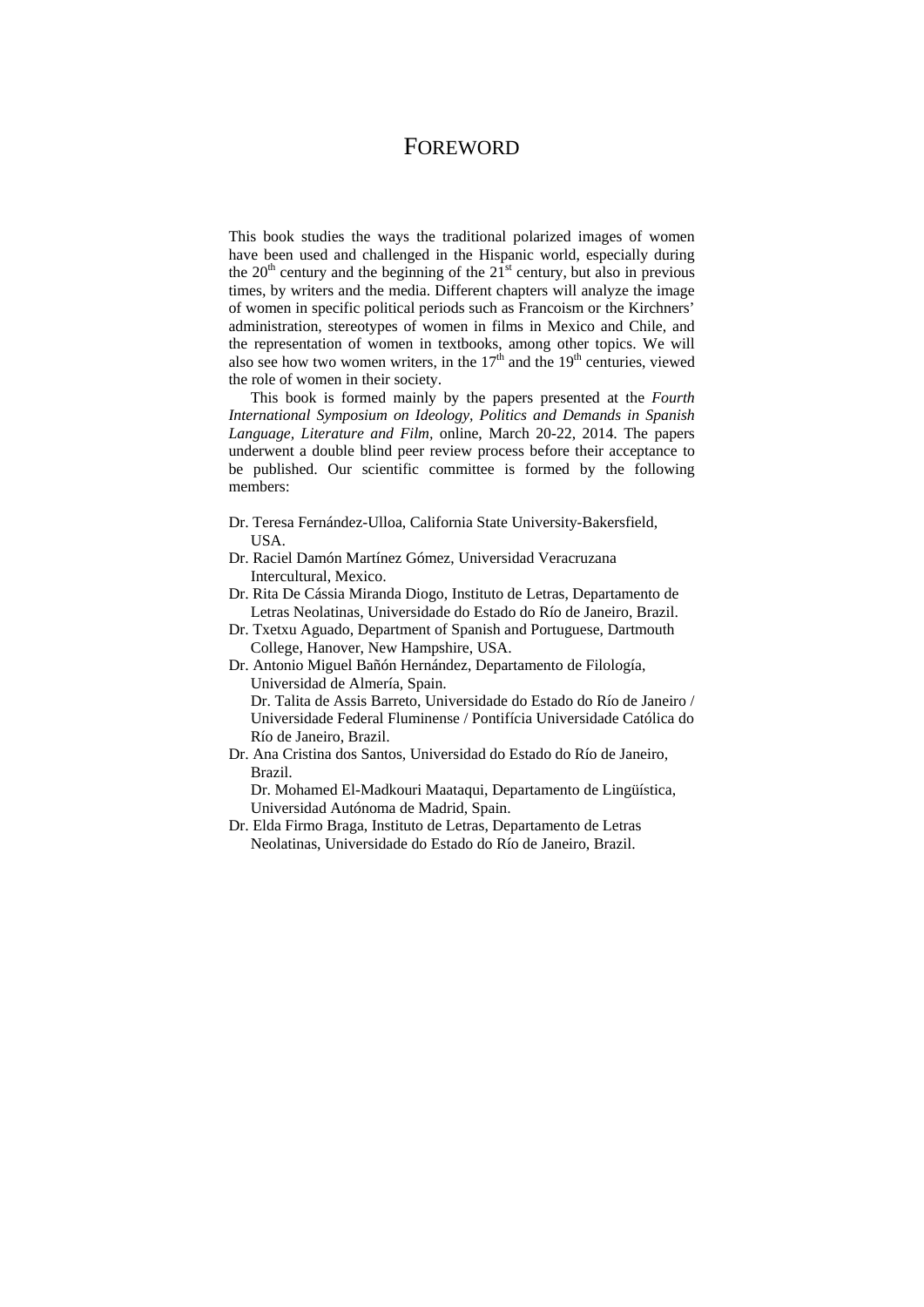#### x Foreword

- Dr. Erin Hogan, Department of Modern Languages, Linguistics and Intercultural Communication, University of Maryland, Baltimore County, USA.
- Dr. Charo Lacalle Zalduendo, Departamento de Periodismo y Ciencias de la Comunicación, Universitat Autònoma de Barcelona, Barcelona, Spain.
- Dr. Nereida López Vidales, Dpto. de Historia Moderna, Contemporánea y de América, Periodismo y Comunicación Audiovisual, Universidad de Valladolid, Spain.
- Dr. Annabel Martín, Department of Spanish and Portuguese, Dartmouth College, Hanover, New Hampshire, USA.
- Dr. Inmaculada Pertusa Seva, Department of Modern Languages, Western Kentucky University, USA.
- Dr. Rosario Portillo Mayorga, Departamento de Filología, Universidad de Cantabria, Santander, Spain.
- Dr. Rocío Quispe-Agnoli, Department of Romance and Classical Studies, Michigan State University, USA.
- Dr. Hernán Urrutia Cárdenas, Departamento de Filología Hispánica, Románica y Teoría de la Literatura, Universidad del País Vasco, Leioa, Bizkaia, Spain.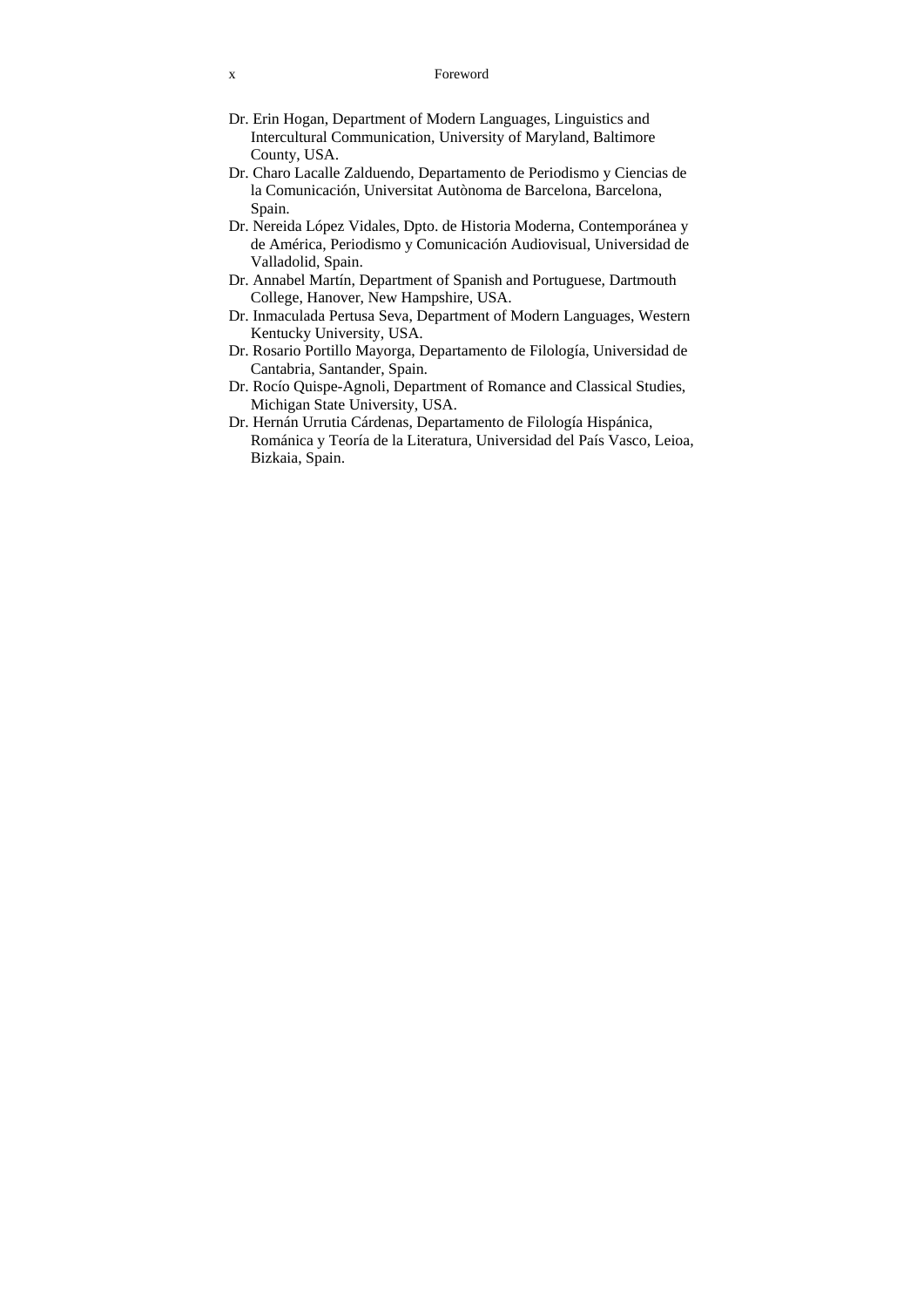## CHAPTER ONE

# DEVOTION AND THE ROLES OF WOMEN (WIFE AND MUN) IN TWO PLAYS BY ÁNGELA DE AZEVEDO (17<sup>TH</sup> CENTURY)

## TERESA FERNÁNDEZ ULLOA CALIFORNIA STATE UNIVERSITY, BAKERSFIELD MARÍA DILLINGHAM CALIFORNIA STATE UNIVERSITY, BAKERSFIELD MIGUEL SOLER GALLO UNIVERSIDAD DE SALAMANCA

#### **1. Introduction**

Spain's Golden Age was a period marked by astonishing events that manifested themselves in the arenas of literature, music and art, extending from the early 16<sup>th</sup> century to the late 17<sup>th</sup> century. During the 17<sup>th</sup> century, the Baroque period, the works that exemplified a more secular perspective on Spanish life were those created by the talented and highly regarded Spanish dramatist Lope de Vega (1562-1635); hence, he introduced the *comedia nueva1* to the world of theater. "His *Arte nuevo de escribir comedias en este tiempo,* which he read before an audience of Madrid's literati in 1609, represented a spirited defense of his practice as a playwright, and offered a blueprint for others to follow" (Pym 32). In the literary canon of prose, Lope de Vega's contemporary Miguel de Cervantes Saavedra (1547-1661) triumphed as Spain's most prolific novelist; the most classical and preeminently regarded novel of Spain was

 1 The *comedia nueva* was an authentic creation of playwright discourse by Lope de Vega that abandoned the more classical approach of its epoch and "should allow for a mixture of the comic and the tragic" (Pym 32).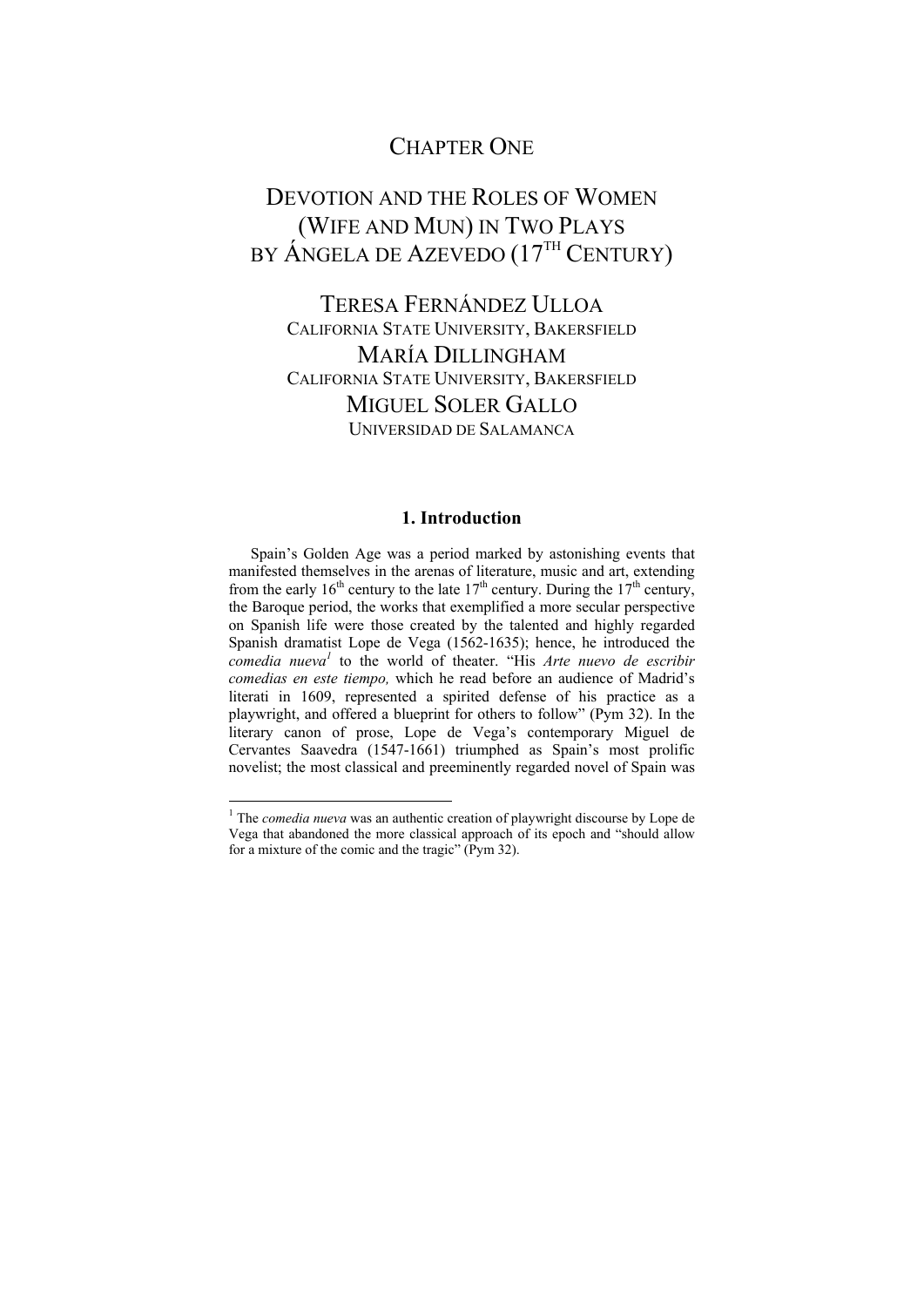#### 2 Chapter One

Cervantes' 1605 piece - *El ingenioso hidalgo don Quijote de la Mancha2 .* 

There is no doubt that  $17<sup>th</sup>$  century Spain enjoyed an array of talent delivered by strong male literary figures, talent that was clearly exhibited in writings of many forms (poetry, plays and novels) and on the Golden Age stage; however, there is little to be said about the female literary figures of the  $17<sup>th</sup>$  century Spanish Golden Age period. Female dramatists from the Baroque period are scarce, as Teresa Ferrer Valls (2006: 2) explains:

"There are actually, we need to say, very few surviving works of women playwrights, and they are substantially linked to the names of Ana Caro de Mallén, María de Zayas, Leonor de la Cueva y Silva, Feliciana Enríquez de Guzmán, Ángela de Acevedo or Sor Juana Inés de la Cruz. It should be added that, among them, as in the case of Leonor de la Cueva and María de Zayas, only a comedy is preserved. As a result, the panorama of texts that we have, as shown, is scarce."<sup>3</sup>

Thus, it is important to emphasize, as Ferrer Valls does, that although there are references and tangible mentions of these female dramatists in our contemporary times, and a heightened awareness of their existence, there is a scarcity of texts by these playwrights on this panoramic list. Women were not considered eligible participants within the social and cultural realm of the Baroque period. Moreover, traditional studies of this period definitely delineate the participation of women as marginal contributors.

Teresa Scott Soufas explores and examines the marginalized female playwrights in a male-dominated canon of theatrical arts in her book *Dramas of Distinction: Plays by Golden Age Women*; however, she eloquently explains that the aim of her volume is not to compare the works of male and female dramatists in relation to gender-specific ideologies and conjectures, but moreover, is to extend the appreciation that exists for the works of five extraordinary female dramatists: Ángela de Acevedo (or Azevedo), Ana Caro Mallén de Soto, Leonor de la Cueva y Silva,

 $2$  Miguel de Cervantes wrote a second part to this brilliant novel a decade later (1615) titled *El ingenioso caballero don Quijote de la Mancha.* <sup>3</sup>

<sup>&</sup>lt;sup>3</sup> "En realidad, hay que advertirlo ya, son muy pocas las obras conservadas de autoras dramáticas, y se vinculan sustancialmente a los nombres de Ana Caro de Mallén, María de Zayas, Leonor de la Cueva y Silva, Feliciana Enríquez de Guzmán, Ángela de Acevedo o sor Juana Inés de la Cruz. Hay que añadir que, de alguna de ellas, como es el caso de Leonor de la Cueva o María de Zayas, tan solo se conserva una comedia. De manera que el panorama de textos con el que contamos es, como puede verse, escaso."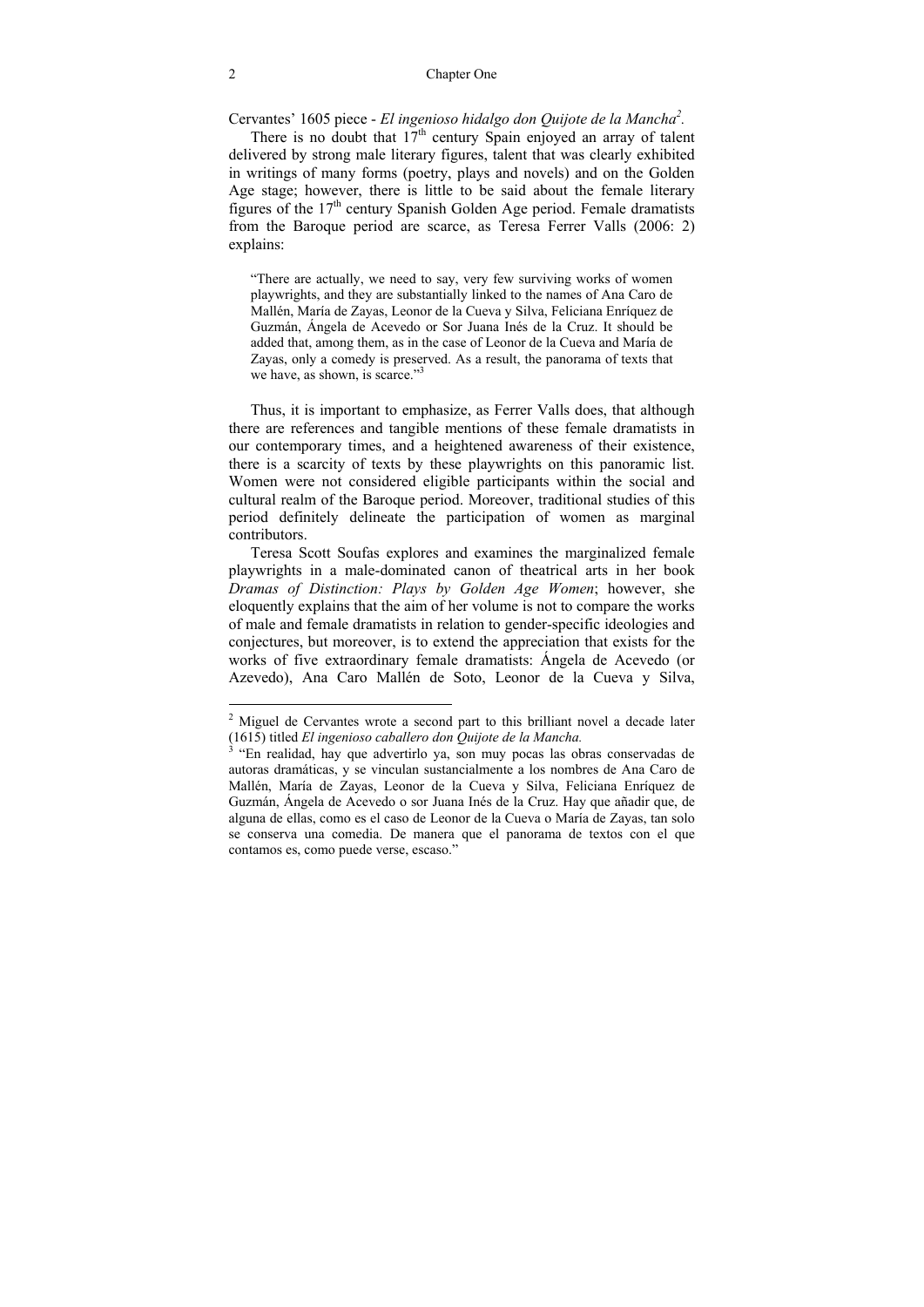Feliciana Enríquez de Guzmán, and María de Zayas y Sotomayor (1). "These women's plays are products of the period beginning as early as 1628 to perhaps as late as the 1660s, the majority having been composed (and staged, if at all) during the 1630s and 1640s (*Dramas of Distinction*   $1$ ".

The aim of this article is to present the beguiling work of the underrepresented dramatist Ángela de Acevedo<sup>4</sup>, with a lens that depicts an analysis parallel to the ideologies of devotion during the  $17<sup>th</sup>$  century's religious alignment with Catholicism, and also simultaneously to unravel other themes and concepts associated with the historical period known as Baroque.

Acevedo was born in Lisbon, Portugal, "probably in the first years of the seventeenth century, to Juan de Acevedo Pereira and his second wife, Isabel de Oliveira, a couple connected with courtly life" (*Women's Acts* 1). Later in her young life, the family moved to Madrid, Spain, to serve Queen Isabel de Borbón in Philip IV's court; henceforth, "she enjoyed the advantages of court sponsorship and perhaps its more elaborate staging opportunities" (*Women's Acts* 1). Acevedo wrote three plays (*Dicha y desdicha del juego y devoción de la Virgen, La margarita del Tajo que dio nombre a Santarén,* and *El muerto disimulado)*, but there is no information regarding any representation of them in the popular theater, so, if they were represented, it would have been for private, royal audiences. All of Acevedo's plays are *comedias*<sup>5</sup> that truly epitomize the leitmotifs associated with this famous style of playwriting. We will analyze, in the first two plays<sup>6</sup>, how devotion is represented through divine characters, and to what extent these plays participate in the indoctrination typical of the Saints' plays, by looking at topics such as the *contemptus mundi*, the praise of the convent and the dialogues with God. Also, we examine how Acevedo portrays the roles of women in the  $17<sup>th</sup>$  century: as wife or nun. Prior to the discussion of the themes that will be explored in the works of two of Ángela de Acevedo's plays, it is pertinent to briefly provide an

<sup>&</sup>lt;sup>4</sup> Teresa Scott Soufas asserts that "the palace must have provided Azevedo with ample exposure to literary and artistic peers with whom she participated in the world of arts and letters and of which the Habsburg monarch was a famed patron" (1997: 1).

<sup>5</sup> Lope de Vega greatly influenced this style of playwright during the  $17<sup>th</sup>$  century; *comedias* are three-part plays (Jornada primera, Jornada segunda, Jornada tercera) that combine comic and dramatic (i.e., themes of love, marriage and religion) elements.

<sup>6</sup> *Dicha y desdicha del juego y devoción de la Virgen* and *margarita del Tajo que dio nombre a Santarén.*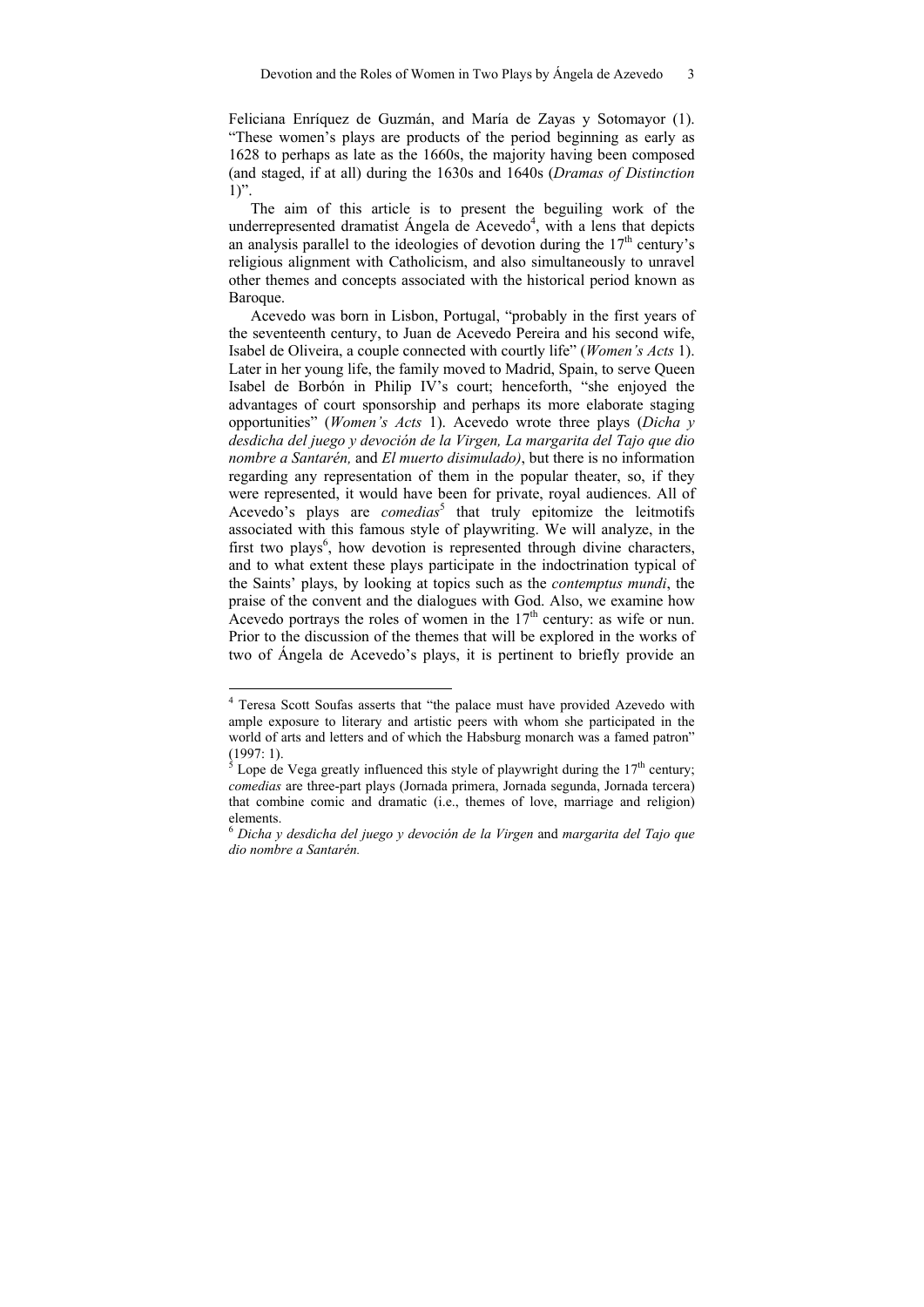explanation of the situation of women in Spain in the  $17<sup>th</sup>$  century, and a synopsis of each drama.

#### **2. To Give Birth or to Pray: The Situation of Women in Spain in the 17th Century**

The situation of women in Spain during the  $17<sup>th</sup>$  century could well be defined as a history of silence; a silence that came from previous years, but in this century was perhaps worsened by the emergence of a series of treatises from the Catholic Church which invariably looked askance at women, considering them a live source of sin and devastation for men. However, as usual, whenever the past is investigated in depth, and through a non-ideologized lens, we can find isolated testimonies of women who obtained certain types of representation in the society and culture of that time; always in infinite disproportion when compared with men. That is why their voices have not been rescued or have not been properly analyzed to date, since those productions were merely anecdotal and of little or no quality, as judged by several researchers who have preceded us. These valuations show the arbitrariness that characterizes what is known as a literary canon, which, little by little, thanks to the emergence of more or less recent studies, has been challenged with the discovery and reestablishment of these women's voices. They aim to demonstrate that those women possessed the same literary quality as their male peers, because their creations were made following the common artistic trends of their time; but since they were women, they were ostracized. This is the case of some writers in the  $17<sup>th</sup>$  century in Spain, who primarily wrote plays: Feliciana Enríquez de Guzmán, Ana Caro de Mallén, María de Zayas y Sotomayor, Leonor de la Cueva y Silva, Sor Juana Inés de la Cruz, and Ángela de Acevedo. There is also the known case, in the field of sculpture, of a woman who stood and went through any limit imposed on her alleged ability to do manual work: Luisa Ignacia Roldán Villavicencio, "La Roldana," the first documented female Spanish sculptor.

In dealing with the  $17<sup>th</sup>$  century in Spain, we need to talk about two basic aspects that influenced the concept of the woman: firstly, misogyny as a general feeling in society on all levels, and secondly, a doctrine that radiated from various sectors following the Counter-Reformation, which did nothing but encourage the rejection of women. The general idea was that all women were a direct descendant of Eve, the disobedient woman of Genesis who tried the forbidden fruit and brought all evil to humanity, and snatched eternal life from the first man, Adam. Woman represents sin, excluding only the Virgin Mary, born immaculate, and who became the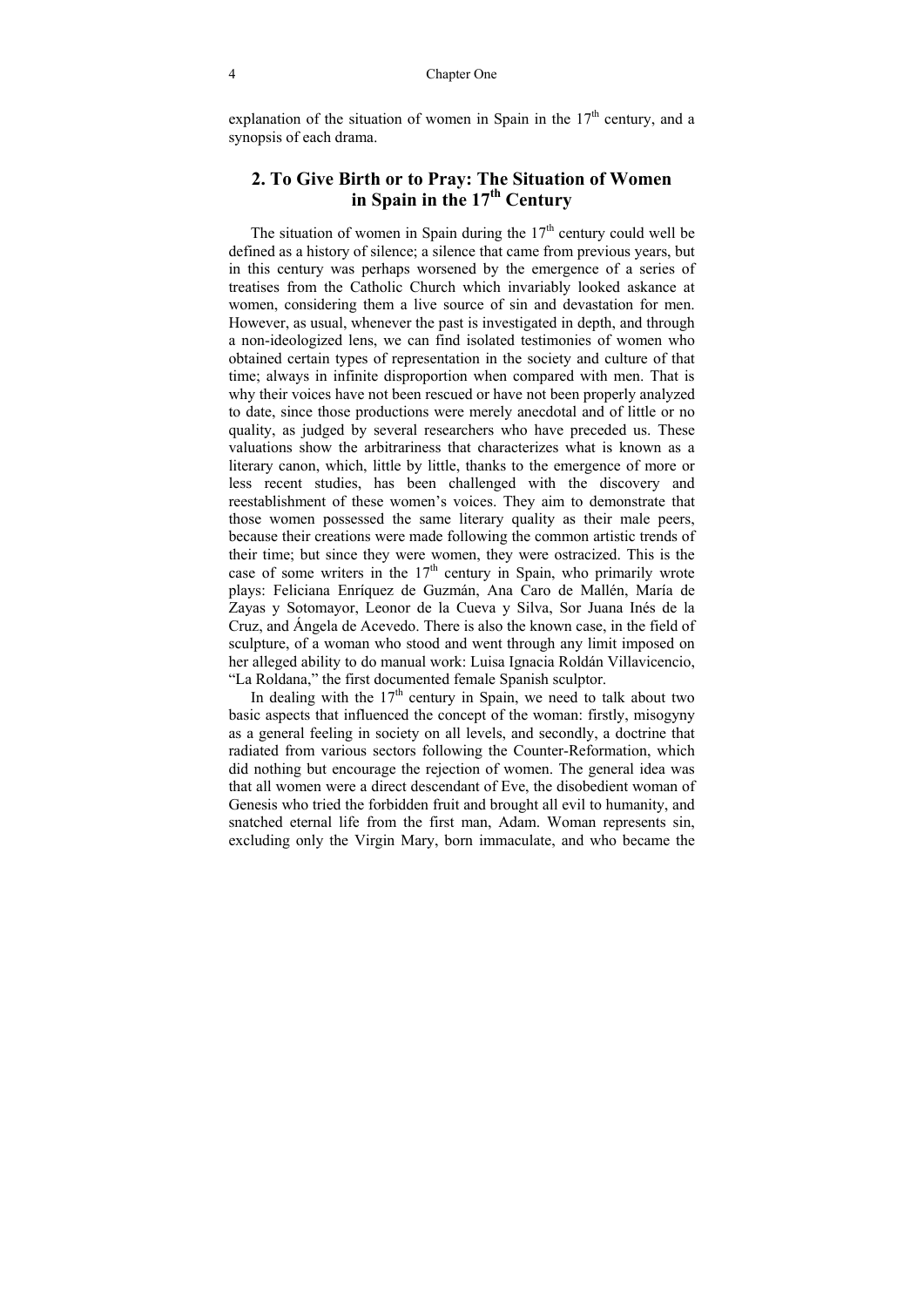female supreme model. This is a second chance that the Church offers women, who are deemed unstable and imperfect beings, to carry out an exemplary life, according to certain limits that morals imposed. The Virgin Mary embodies the values of kindness, sacrifice and selflessness in every aspect of life, especially in times of difficulty.

Nobody was safe from sin in those years of fear of God; that is how the Counter-Reformation wanted man to contemplate divinity, with an atavistic fear of everything that meant destruction of the soul and corruption of the body that would lead him inevitably to Hell:

"In the context of a crisis that was harder for being less expected, that hit men with spiritual terrors and led them to the moral suffering of hopelessness, religion was transformed, by force of necessity of hope, in a wonderful instrument that uprooted men from the soil and led them to the illusion of a miraculous living. [...] These forms of religiosity, already exacerbated, were taken to the limit by the Counter-Reformation's didactic action and the emotional methods it used"<sup>7</sup> (1988: 456-547).

Woman is the first door to that spiral of destruction, as a daughter of Eve, a diabolical creature. So we are witnessing a period of extreme vigilance against the woman, to ensure at all times that she is properly maintained, locked away and isolated from society. In this regard, Sánchez Lora defines the concept of the woman at that time as follows:

"The patristic thought on women, the basis of the texts from theologists, philosophers, scientists, priests and so on, formed and sustained the idea they had of the feminine nature, and threaded, in one form or another, throughout the Middle Ages in Europe. However, such thinking, when passing to modernity, had changes, not of essence, but of complexity due to all the Renaissance humanist influence. It went from seeing the woman not only as an instrument of the devil to drag the man to sin, but also as a factor of social dissolution<sup>38</sup> (1988: 40-41).

<sup>&</sup>lt;sup>7</sup> "En el marco de una crisis que fue más dura por menos esperada, que golpeó a los hombres con terrores espirituales y les condujo al sufrimiento moral de la desesperanza, la religiosidad fue transformada, a fuerza de necesidad de esperanza, en instrumento maravilloso que arrancó a los hombres del suelo y les condujo a la ilusión del vivir milagroso. […] Estas formas de religiosidad, ya exacerbadas, fueron llevadas al límite por la acción didáctica de la Contrarreforma y por los métodos emocionales que utilizó" (1988: 456-547).

<sup>&</sup>lt;sup>8</sup> "El pensamiento patrístico sobre la mujer, base de los textos de teólogos, filósofos, científicos, sacerdotes, etc., conformó y sustentó la idea que se tenía de la naturaleza femenina y atravesó, de una u otra forma, toda la Edad Media en Europa. No obstante, dicho pensamiento al pasar a la modernidad tuvo cambios, no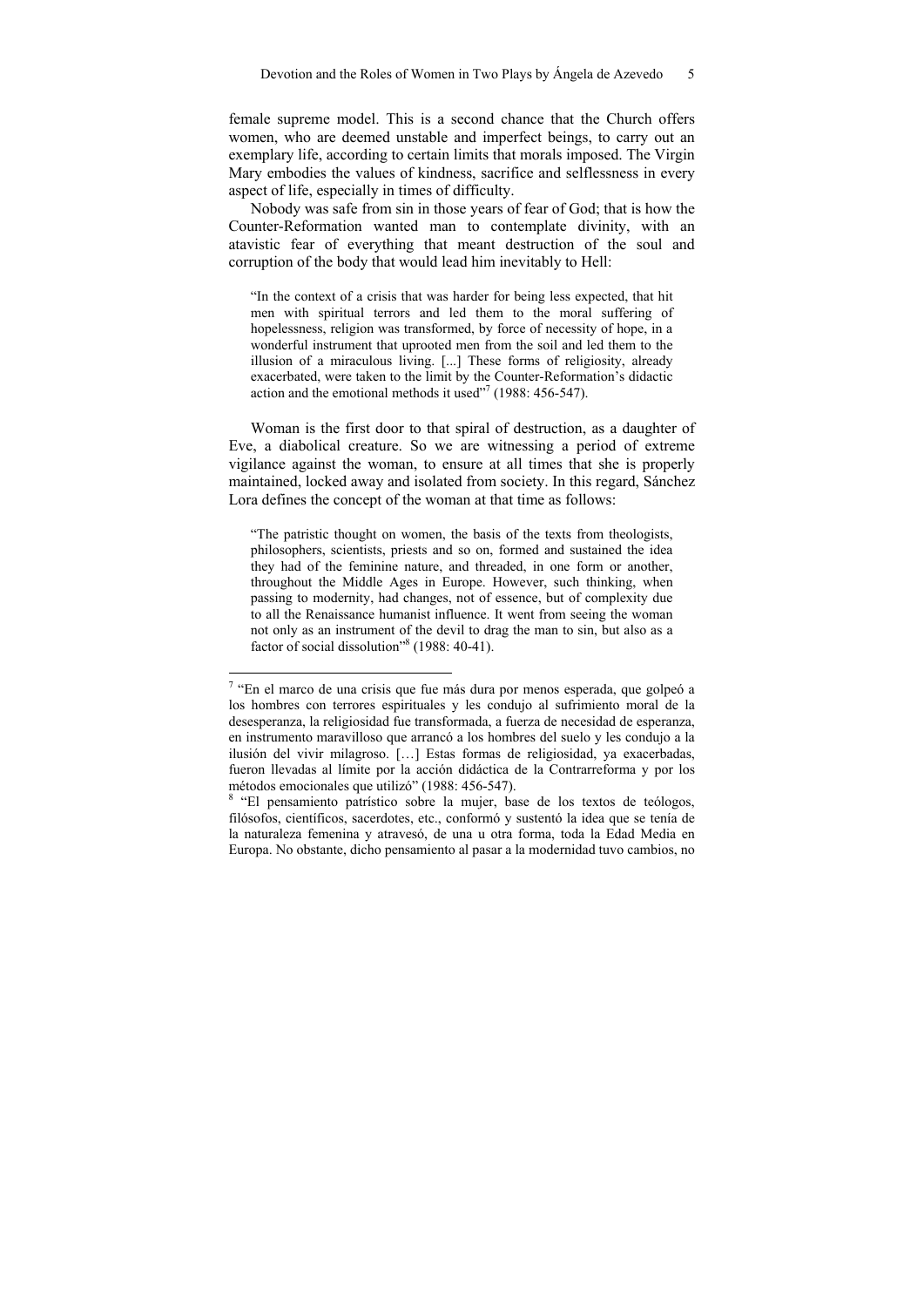#### 6 Chapter One

Outraged honor was the lever that activated the mechanism by which a family was doomed to rejection and, therefore, lost their status in society. Honor was considered the supreme good of a family. The essayist José Antonio Maravall indicated that honor became, in the  $17<sup>th</sup>$  century, a social manifestation (1979: 68), and he defined it as "the prize to respond, promptly, to what is required by what a person is socially<sup> $\frac{1}{2}$ </sup> (1979: 33). Normally, the person who threatened the honor of a family was the woman, whose chicanery could trick a married man, or who could be the one put to shame, for example, by being raped. In both cases, family honor was stained, and fame, an eminently medieval concept, was compromised; and the situation was extremely serious if it was a young man who received the grievance. The result was public outrage, a social disqualification that was settled in different ways: with silence, or by verbally agreeing to a marriage with the one who committed the action, or with death. If that could not be remedied, and the woman became pregnant and decided to have the baby, the creature used to be abandoned, the *expósito*/foundling, and the whole process was carried out with the utmost discretion and secrecy.

The woman—mother, sister, daughter or wife— became therefore, a sanctuary upon which honor rested, and the man—father, brother, son or husband— the one who had to monitor it to avoid its profanation. As Maravall points out, it is the man who takes responsibility for the social organization to be respected and fulfilled. "As the defense of masculinity belongs to the integrator program of society, that corresponds to honor, he is the one who defends the honor, according to current male conception, of the wife, sister, mother, daughter $^{510}$  (1979: 67). This idea of honor, which was one of the obsessive themes of Baroque theater, for example, in the works of Ángela de Acevedo analyzed here, was just an example of the misogyny of the  $17<sup>th</sup>$  century. It is not only typical in that century, but it is in that historical and social context that we can perceive a tightening of this tradition to take care of female honesty, that was nothing more than a way to ensure the good name and image of the man (Burbano Arias, 2006: 21).

de esencia, pero sí de complejidad por toda la influencia humanista renacentista. Se pasó de ver a la mujer no solo como un instrumento del demonio para arrastrar al hombre al pecado, sino también, como factor de disolución social" (1988: 40-41).<br><sup>9</sup> "el premio de responder, puntualmente, a lo que se está obligado por lo que

socialmente se es."

<sup>&</sup>lt;sup>10</sup> "Como la defensa de la masculinidad pertenece al programa integrador de la sociedad que corresponde al honor, el que defiende la honra, según la concepción masculina vigente, de la esposa, de la hermana, de la madre, de la hija" (1979: 67).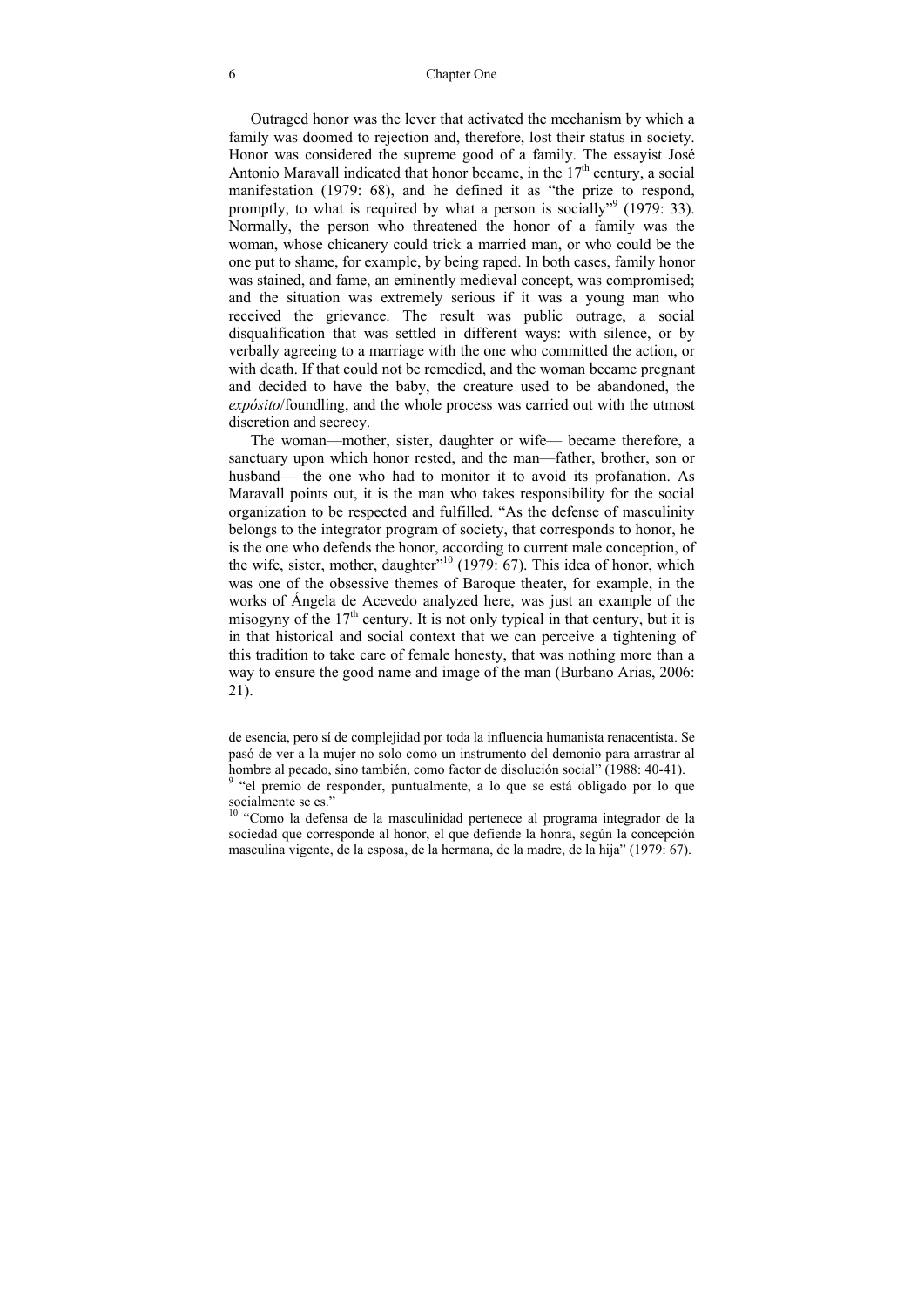The role of both sexes in the stratified society of the  $17<sup>th</sup>$  century was perfectly defined, and each individual knew what his role was, and how he should act. In the words of Sánchez Lora:

"As a reaction to the general crisis of the seventeenth century, which shook the foundations underpinning the stratified society, there was a hardening of the ideological and hierarchical codes. With this tightening the intent was to affix to each individual the strict compliance of his class functions, to which they are linked by birth. A woman took responsibility for nothing less than to ensure and guarantee that every class link is legitimate, that each one is who he says he is, and a son of who he seems to be, hence there is no more legitimate garment than her honesty<sup>"11</sup> (1988: 456).

The honesty of women was essential to maintain social order and to ensure that all class links were legitimate, but it is crucial to note that honesty could not exist without chastity, that is, without the woman being kept pure, or, at least, faithful to her husband. As we can see, the woman was considered an abnormal being since her "free will," which in any case had to be guarded, and her actions affected the man's honor, his most precious gift, and by extension, the whole family's honor. These functions should not remain forgotten, for many treatises reminding women of the role they should play in society were published, as were collections of exemplary lives of righteous women or saints, who were presented as role models, with their religiosity standing out above all. There were also plays that reflected the situation of the woman, however it was the book *La perfecta casada/The Perfect Wife* (1583), by Fray Luis de León, that laid the foundation for what was to be the life of a married Catholic woman. What is surprising and significant is that his thoughts were in force in Spanish society, to a greater or lesser degree depending on the historical period, until the arrival of democracy in 1978. This author is the one who defined silence as the best partner and ally of women:

"It is fair that all pride themselves on silence, those to whom it suits to cover up their little knowledge, as well as those who can shamelessly

 $11$  "Como reacción a la crisis general del siglo XVII, que sacudió las bases que sustentaban la sociedad estamental, se produjo un endurecimiento ideológico y de los códigos jerárquicos. En este endurecimiento se pretendió fijar a cada individuo el cumplimiento estricto de sus funciones estamentales, a las cuales se les vincula por medio del nacimiento. A la mujer le correspondió, nada menos, el papel de asegurar y garantizar que toda vinculación estamental es legítima, que cada uno es quien dice ser e hijo de quien parece ser de ahí que no exista prenda más legítima que su honestidad" (1988: 456).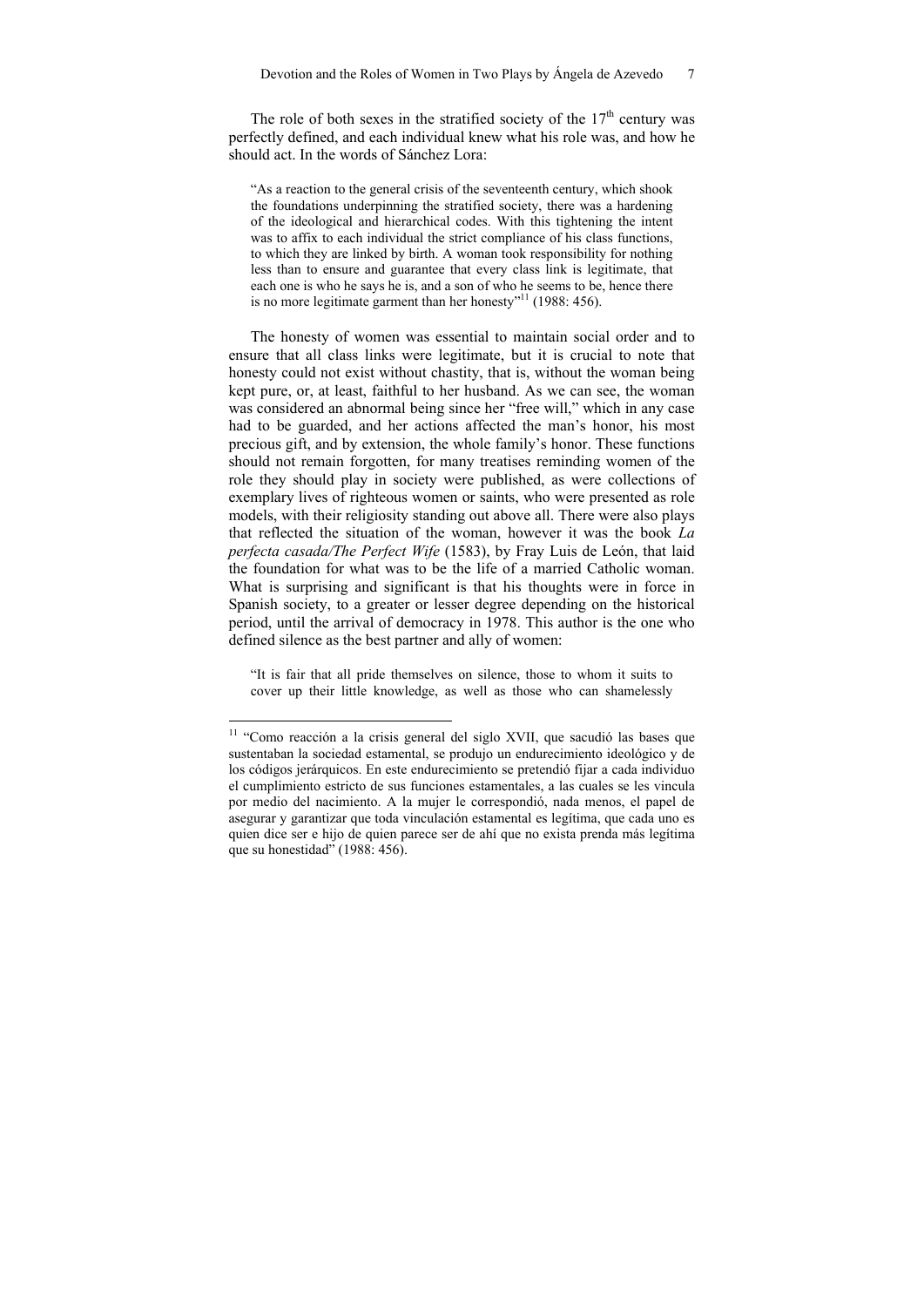#### 8 Chapter One

discover what they know; because in all it is not only a pleasant condition, but also a due virtue, to be silent and say little. [...] Because as nature, as we said and will say, made women to be locked and keep the house, in the same way it forces them to shut their mouths $12$  (1950: 239).

Therefore, as expressed by Presentación Pereiro, the woman was responsible, with her silent attitude, for creating a private space for her husband, while he had to grow in the public sphere (1987: 60). The Spanish writer Mercedes Formica described the state of the woman at the time: "The woman was under the tutelage of the man of the family. Father, brother, uncle, husband. Very few lived unmarried, i.e., loose. Hence the concern to make them "take a status." Married status, or religious status, means to be subjected to the husband or to the Provincial of their community's order $1973:76$ .

Few women remained single, that is, without taking a status; some exceptions could be those who stayed at home taking care of their elderly parents, or those who came from good families, mainly relatives of the nobility, who were destined to be a maid of the queen in court. Meanwhile, widowed mothers preferred to live as *"recogidas/the collected"* taken into the homes of married daughters, or in monasteries of category, as "*señoras de piso/apartment ladies*" 14 (Formica: 1973: 76-77).15

As well as the home, the monastery became a residence for women; to

<sup>&</sup>lt;sup>12</sup> "Es justo que se precien de callar todas, así aquellas a las que les conviene encubrir su poco saber, como aquellas que pueden sin vergüenza descubrir lo que saben; porque en todas es, no sólo condición agradable, sino virtud debida, el silencio y el hablar poco. [...] Porque así como la naturaleza, como dijimos y diremos, hizo a las mujeres para que encerradas guardasen la casa, así las obliga a que cerrasen la boca" (1950: 239).

<sup>&</sup>lt;sup>13</sup> "La mujer estaba sometida a la tutela del varón de la familia. Padre, hermano, tío, marido. Muy pocas vivieron solteras, es decir, sueltas. De ahí la preocupación de hacerlas "toma estado". Estado de casada, o estado religioso, medios de sujetarlas al marido o al Provincial de la Orden de su comunidad" (1973: 76). <sup>14</sup> This was the name given to the ladies, usually widows, who were accepted into

the enclosed convent, but did not participate fully in the community life, because they were in a special regime, as pensioners. Most of these women were relatives of the nuns.

<sup>&</sup>lt;sup>15</sup> "Pocas fueron las mujeres que permanecieron solteras, es decir, sin tomar estado, algunas excepciones podían ser las que se quedaron en sus hogares cuidando a sus progenitores ancianos o aquellas que provenían de buenas familias, fundamentalmente emparentadas con la nobleza, que eran destinadas a ejercer como dama de la reina en la corte. Por su parte, las madres viudas preferían vivir como 'recogidas' en las viviendas de las hijas casadas, o en monasterios de categoría, en calidad de 'señoras de piso' " (Formica: 1973: 76-77).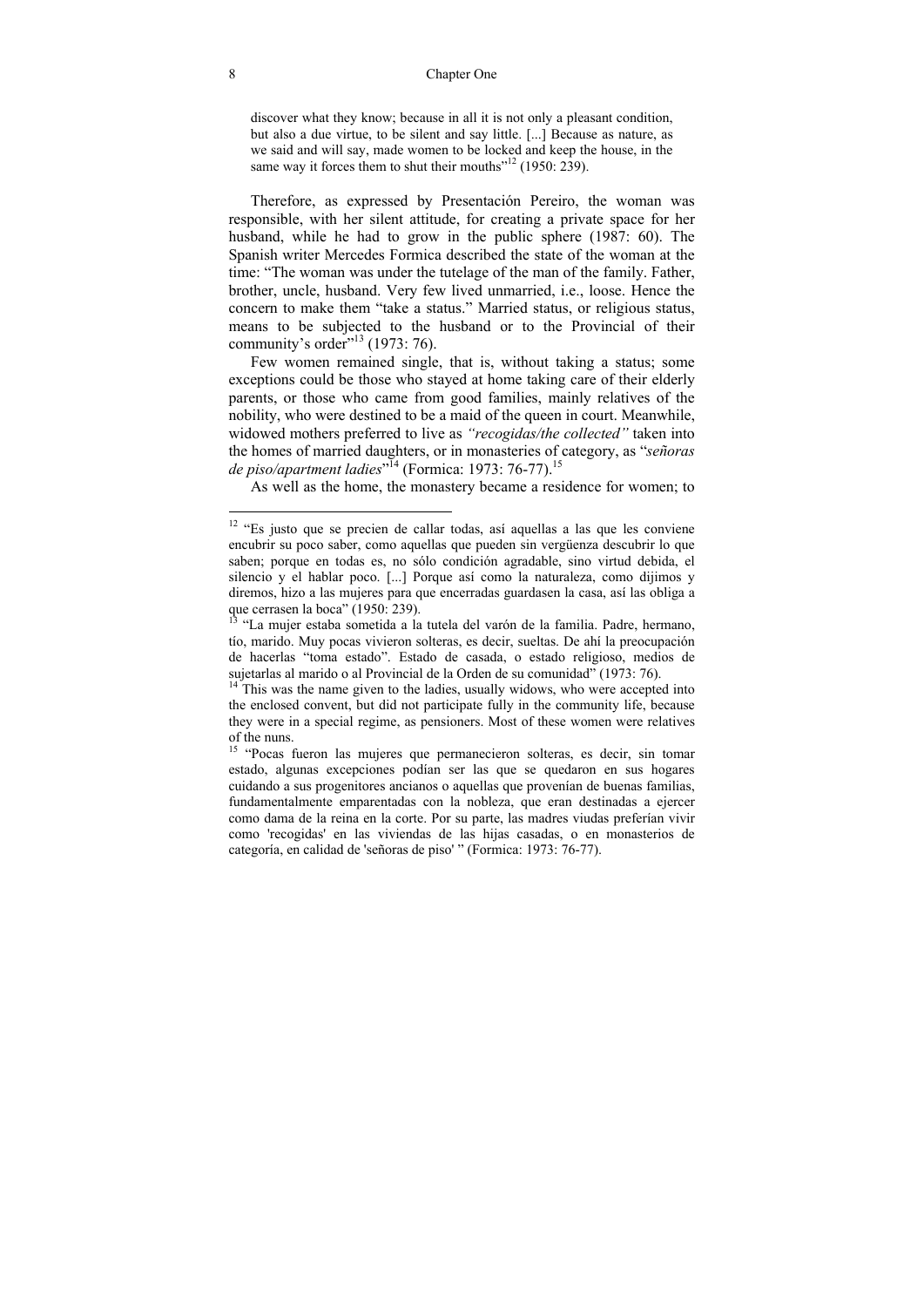have a daughter who decided to devote her life to God gave the family a good reputation. However, there were nuns who professed to join religious orders, not because of having the required faith to do so, but as an escape to exercise their intelligence and creative potential, since other social spheres were forbidden to them. Except for these nuns, who did receive some instruction in convents and who wrote books demonstrating their skill or artistic ability, women were usually illiterate and only received a small dose of knowledge related to domestic work, so they could exercise their functions and transmit them, perpetuating their social immobility. It was believed that, for the woman, the development of the intellect was of no use, since she was an inferior being from a biological point of view, although we can find the words of Sor Juana Inés de la Cruz in the letter known as *Respuesta a sor Filotea/Response to Sor Filotea* (1691), considered one of the first feminist testimonies of our culture: "I do not study to write, much less to teach (that would be excessive pride of myself), but only to see if by studying I ignore less<sup> $1/16$ </sup> (2004: 30). Furthermore, in those years, the fact that women were uneducated was well considered, and gave them a favorable image in society's view, for a particular reason that is often not properly noted and that we will discuss now.

The  $16<sup>th</sup>$  and  $17<sup>th</sup>$  centuries were defined by Américo Castro (1961) as "the troubled age/*la edad conflictiva,*" where the Catholic Church made a special effort in taking care of the families' genealogies, above all, to discover if the ancestors were "old Christians," that is, pure Christians; or "new ones," converted Jews. In this sense, one of the first indications that a suspect was of Jewish origin was intelligence and love of culture. Miguel de Cervantes, in the interlude *La elección de los alcaldes de Daganzo/The election of the mayors of Daganzo* (1615) refers to this issue through the character called Humillos, who says the following about those who can read, which was considered the first step in culture: "They can learn those chimeras, / That lead men into the brazier, / And women to the humble house"<sup>17</sup> (Cervantes, 1997: 108). With these words, he warned of the danger of instruction in that society, because it was something that identified Jews, and that could lead a man to the bonfire and a woman to the brothel. Francisco de Quevedo, in *Libro de todas las cosas/The book of all things* (1631), confirms somehow the words of Cervantes' character

<sup>&</sup>lt;sup>16</sup> "Yo no estudio para escribir, ni menos para enseñar (que fuera en mí desmedida soberbia), sino solo por ver si con estudiar ignoro menos" (2004: 30). 17 The humble house (*casa llana*) was the brothel. See Cervantes (1997: 108).

Original: "Que se pongan a aprender esas quimeras, / Que llevan a los hombres al brasero, / Y a las mujeres a la casa llana."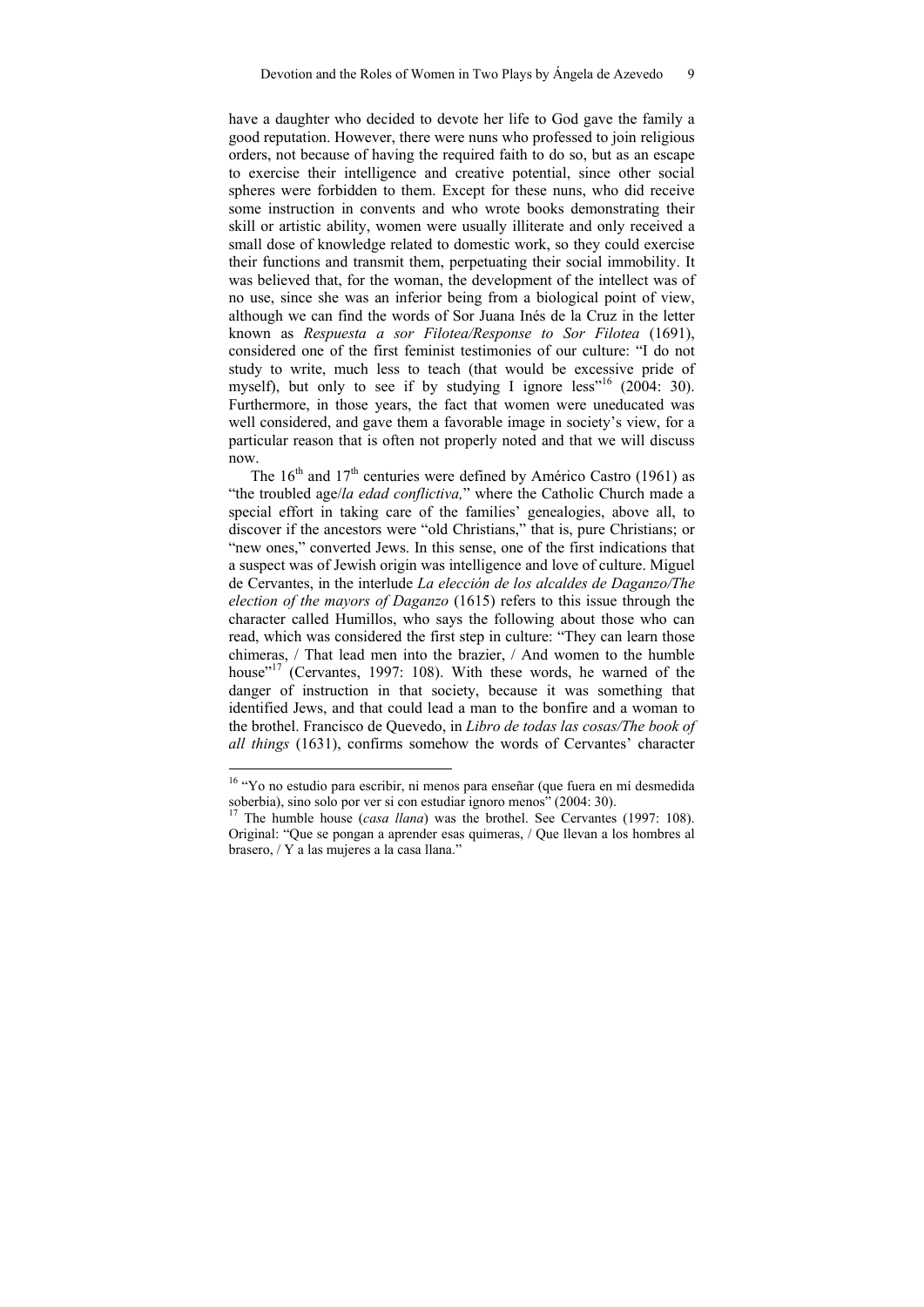when he recommends the following: "To be a knight or nobleman, even if you are Jewish or Moorish, make bad handwriting, speak slowly and tough, ride a horse, owe much, and go where nobody knows you, and you will be"<sup>18</sup> (Ouevedo: 1966: 115).

Clearly, the attachment to the land and ignorance were symbols of the old Christians, while wisdom and knowledge of various disciplines was typical of the new Christians; but why did intelligence lead women to the brothel? It seems that Sephardic women's capacity to love was well-known in society. If, apart from that, she was well educated, the combination of intellectual knowledge and conditions for erotic play produced, in public opinion, the following statement, gathered by Mercedes Formica: "the attractive and cultured woman is equal to the Jewish woman. Sooner or later, she will end up in bed with a celebrity"<sup>19</sup> (1979: 130). The writer gives the following judgment on a Christian woman:

"The temperament of the Christian woman was quiet, submissive, seeking refuge in monasteries, and her interest in culture was nil or very weakly expressed. To have it meant a spotted breed, a "fishy smell," $^{20}$  a fixed expression alluding to the terrible sentences of the Inquisition.

What could happen was so serious that the apparent disregard for the intellectual in the sector of Spanish women, perhaps was motivated by the fear of being branded as converses"<sup>21</sup> (1979: 131).

Being aware of this situation, we can understand the reasons behind seeing so few artistic female testimonies, yet we should celebrate them, and dedicate a thorough study to try to put them in their rightful place, in our case, in literary historiography, which has always been unfair to women's creations. The existing or surviving works, like those of Ángela

<sup>&</sup>lt;sup>18</sup> "Para ser caballero o hidalgo, aunque seas judío o moro, haz mala letra, habla despacio y recio, anda a caballo, debe mucho y vete donde no te conozcan, y lo serás".

<sup>&</sup>lt;sup>19</sup> "Mujer atractiva y culta, igual a mujer judía. Tarde o temprano, acabará en la cama de un personaje".

 $20$  The original expression in Spanish "oler a chamusquina," has as one of its meanings "to be dangerous in relation to faith." "Chamusquina" is the action and effect of "chamuscar," meaning "to burn, to singe" (www.rae.es). 21 "El temperamento de la cristiana, sosegado, sumiso, buscó refugio en los

monasterios y su interés por la cultura fue nulo o se manifestó muy débilmente. Tenerlo significaba casta manchada, "oler a chamusquina", frase hecha alusiva a las terribles penas del Santo Oficio.

Lo que podía suceder era tan grave, que la manifiesta indiferencia hacia lo intelectual, de este sector de españolas, quizá la motivó el miedo a ser tachadas de conversas" (1979: 131).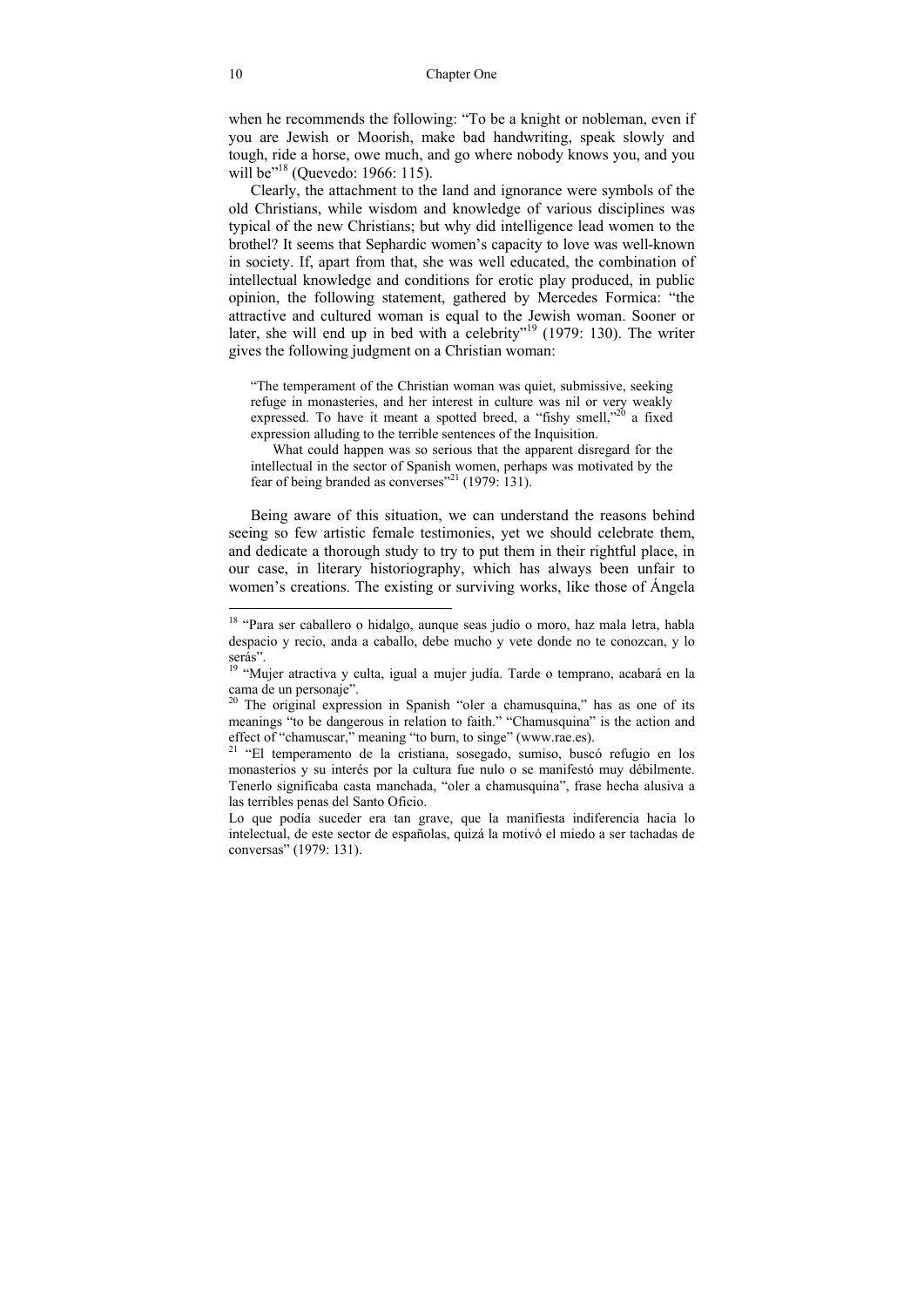de Acevedo, show that women had, like men, those artistic tendencies that proliferated in  $17<sup>th</sup>$  century theater: swashbuckling comedy, the use of hagiographic elements, and the drama of honor.

#### **3. Synopses of** *Dicha y desdicha del juego y devoción*  **and** *La margarita de Tajo que dio nombre a Santarén*

*Dicha y desdicha del juego y devoción de la Virgen22*, is a play written by Acevedo that takes place in "Oporto, Portugal" (*Women's Acts* 1); it entails a dichotomy of beliefs, as the title depicts, and the ramifications of gambling and devotion to the Virgin Mary (mother of Jesus Christ). In this dramatic piece, two siblings, Felisardo and María, who are at a disadvantage due to their penurious situation, seem hopeless when facing the aspirations of marriage; during this time period it was customary for the husband to offer financial security to his future wife and a tradition for the wife to offer some sort of dowry to her husband's family. Because of the siblings' inability to offer a financial gain or contribution to their respective wife or husband, life takes an interesting turn for the characters. Felisardo decides to enter into a gambling match with Don Fadrique de Miranda, a wealthy gentleman, in an attempt to regain the wealth that came from inherited nobility; however, he loses the last hand and is tempted by the devil. It is inexorably, Felisardo and María's devotion to the Virgin Mary that aids them in the victorious defeat of the devil's attempt to overtake Felisardo's soul.

Acevedo's second play, *La margarita de Tajo que dio nombre a Santarén*,<sup>23</sup> is based on "the dramatization of the story of Saint Irene (or Santa Iria), a tale famous in the hagiography of Portugal" (*Women's Acts* 2). The reader learns of the intricacies that were part of the life of Saint Irene. The amorous pursuits that are maintained in the legend come to life in Acevedo's play*.* Gascón contends, in his book *The Woman Saint in Spanish Golden Age Drama,* that Acevedo maintains the same plotline; however, the writer makes significant changes in her dramatization of the legend (84). In this play, the drama unfolds as Britaldo, a newly married nobleman, decides to carelessly forsake a devoted and faithful wife,

 $22$  No exact date has been recorded for this piece of work; however, it is believed that it was written between 1630 and 1640, based on the historical evidence available; hence her "court service to Queen Isabel, who reigned from 1621 until her death in  $1644$ " (*Women's Acts* 2).

<sup>&</sup>lt;sup>23</sup> No exact date has been recorded for this play; supposedly, it was written between 1630 and 1640, based on the suggestions of historical evidence, as mentioned in the previous note.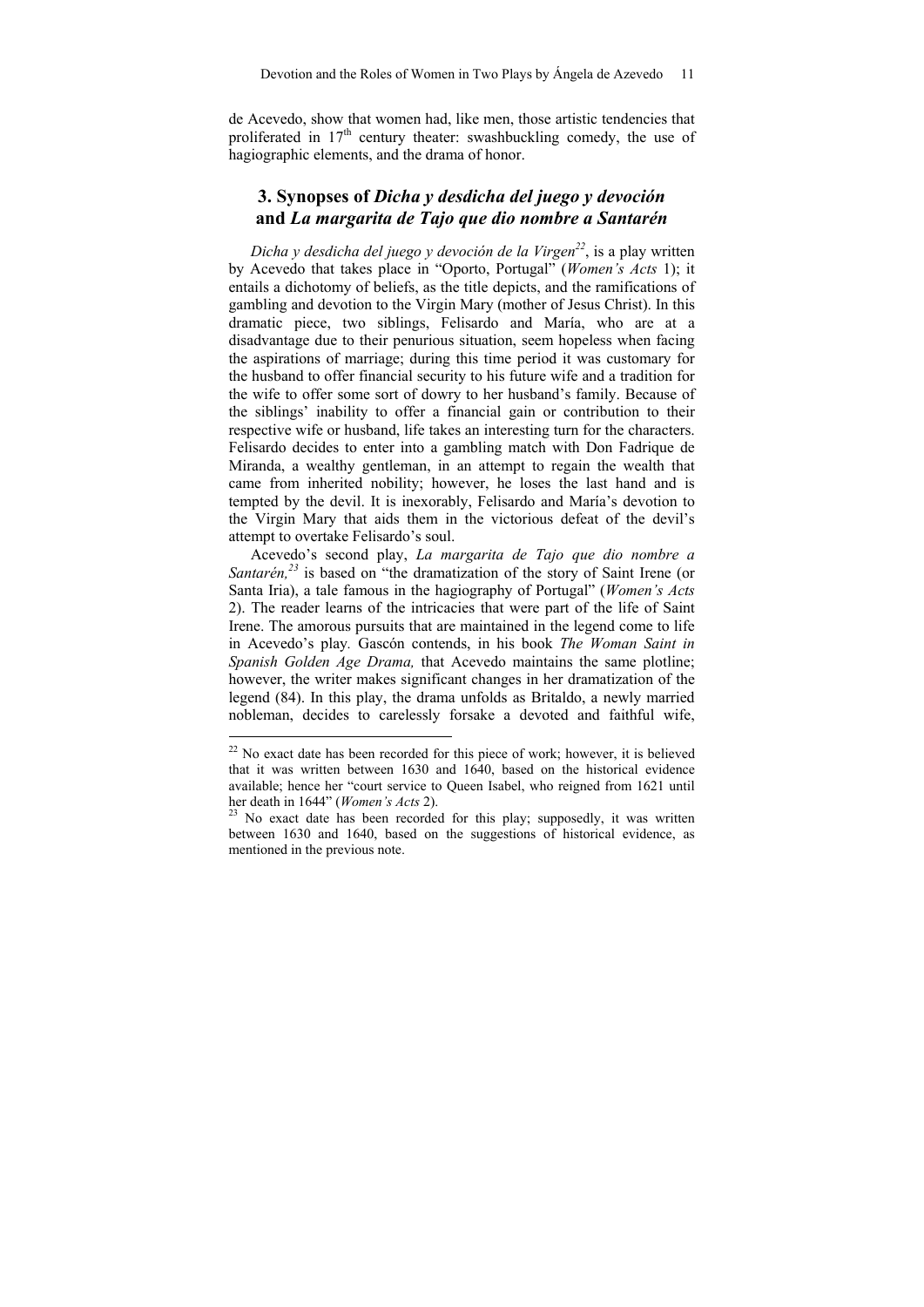Rosimunda, and pursue a religious woman who cannot accommodate his demands. Britaldo's love toward Irene is not her only struggle as a woman of God, and a devoted nun, for there is another character in the plot who, unexpectedly, develops feelings toward Irene; a monk by the name of Remigio. Remigio, who is not only supposed to be a godly man, but one who is the mentor and, in many ways, the protector of his apprentice, becomes enamored with the nun, and therefore, embarks on an amorous quest for her love. As the drama develops and culminates in this serioustoned *comedia*, Irene's deep devotion and dedication to her godly father is revealed to the men who cross her religious pathway.

#### **4. Devotion through Divine Characters**

During  $17<sup>th</sup>$  century Spain, the religion that dominated, and continues to reign in the  $21<sup>st</sup>$  century, was Catholicism. Due to the extreme actions of the Catholic Church to ensure its longevity during this period, the Spaniards felt compelled to express their positions toward the church. Dramatists, among other authors (poets, novelists, and critics), expressed their locus, which was either an opposition or a positive inclination toward the doctrines of the Catholic Church. Playwrights from the Baroque period had a tendency to exhibit a form of critique or defense of the church in an attempt to express their stance toward the actions of the church; hence, plays were used to express religious beliefs which rested primordially on the popular faith of that period, Catholicism. Devotion to the church, God and the Virgin Mary were most commonly depicted in the divine characters of Ángela de Acevedo's *comedias famosas*24.

In *Dicha y Desdicha del juego de devoción de la Virgen*, the two noble siblings are unable to find suitable partners. This is due to the impoverished social class from which they come. Felisardo and María's father was a compulsive gambler and risk-taker whose engagements led to the demise and downfall of their family name; their mother, on the other hand, was a devout Catholic who shared her convictions with her children. In an attempt to conquer the love of his beloved Violante, a wealthy woman with an obstinate father, Felisardo succumbs to the same deception as his father; hence, he gambles with Don Fadrique, his archenemy, for this wealthy nobleman is also pursuing Violante. There is a dichotomy between the male protagonists and female protagonists because the males are driven by their temptations and consumed by their desires for wealth,

<sup>24</sup> Ángela subtitled her works with this heading; hence her *comedias* were sure to be *famosas* (famous).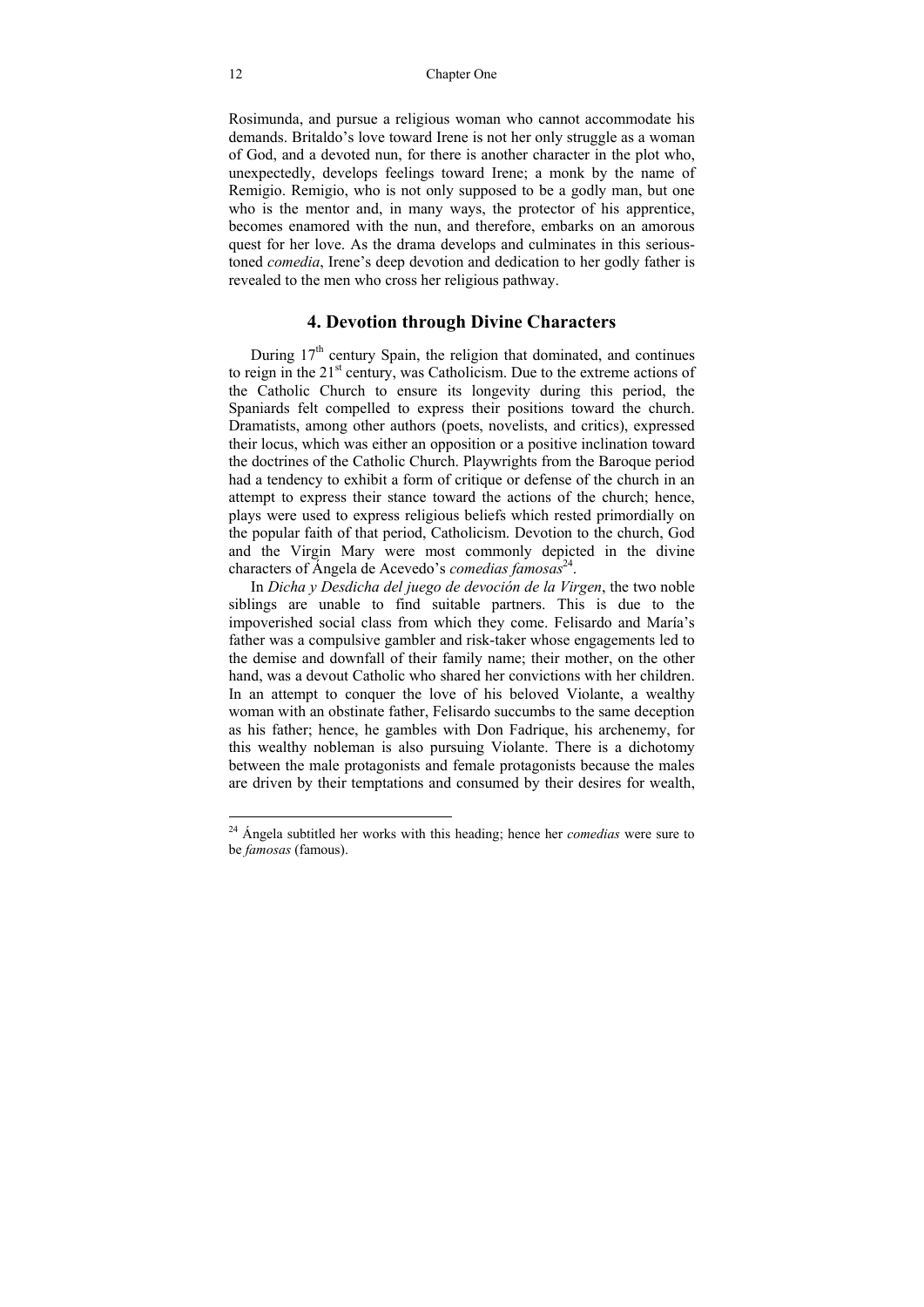and ultimately demonstrate a lack of faith. On the other hand, the women share a love for the Virgin Mary and isolate themselves in an absolute state of devotion to their religious beliefs.

The character of Doña María de Acevedo (María) exemplifies the true characteristics that personify a devout Catholic with undying adoration and profound ecclesiastical devotion toward the Virgin Mary. From the opening scene of this character, the reader learns from the voice of her maid-servant, Rosela, that prayer is her incessant commitment:

| "MAR. | La una ha dado.                                     |
|-------|-----------------------------------------------------|
| ROS.  | Y aun estábamos haciendo                            |
|       | las dos en el oratorio                              |
|       | oración, que es el empeño continuo de mi señora.    |
| MAR.  | Lisonja es para el deseo la devoción de la Virgen." |
|       | ( <i>Women's Acts</i> $6$ )                         |

After a comedic performance in the middle of the night by Felisardo and his fantasy, which entailed one of the subgenres of classic Spanish theater of the Golden Age, *de capa a espada*, i.e., cloak and dagger or swashbuckling, María alludes to the time of one o'clock in the morning and finds it necessary to pray. Rosela states that although time has transpired and it is late, her lady finds it essential to pray in the oratory because it is a continual activity of hers. Lastly, María responds with "Flattery is to desire devotion toward the Virgin"; therefore, embodying the morality exalted in a divine creature. Furthermore, she is firm in her convictions.

Toward the second part of this *comedia*, María and Rosela are departing from the church when they are approached by Don Fadrique and Tijera (Don Fadrique's man-servant). Prior to the conversation with the gentlemen, the female characters share the tremendous adulation they partake in for the Virgin Mary:

| "MAR. | No hay quien apartarse pueda de esta imagen sacrosanta de |
|-------|-----------------------------------------------------------|
|       | María <sup>25</sup>                                       |
| ROS.  | Es milagrosa, y por tal muy frecuentada                   |
|       | y la música, ¿no estuvo                                   |
|       | del rosario, di, aseada?" ( <i>Women's Acts</i> 15)       |

María explains that no one can deviate from the sacred image of Mary, and Rosela alludes to the miraculous nature of this highly sought after

 $25$  In reference to the Virgin Mary.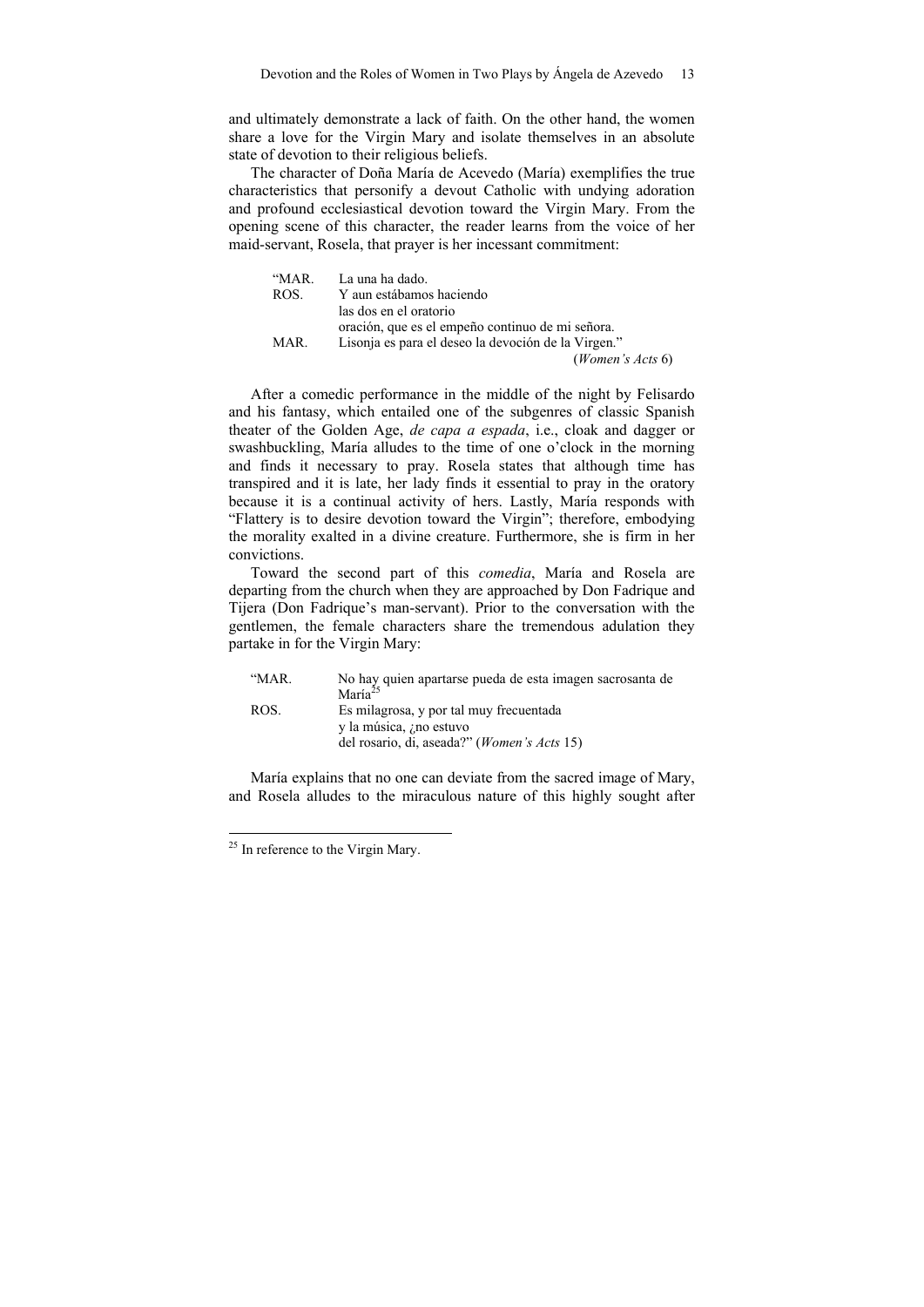entity and how rosary music was aligned to the Virgin Mary's design. As the drama unfolds in the first part of this plot, Don Fadrique shares his esteem for María and she responds unfavorably to his courteous and amorous lyrics:

"FAD. No neguéis luces al día, señora, que el ser avara, si bien os inculca rica, también os publica ingrata Mirad, que me ha anochecida después de ver la mañana en el candor de esa estrella y de la esa luz en la gracia. No se arrepienta la aurora, deponga el rebozo el alba, para dar alma a las vidas, para dar vida a las almas. MAR. Esas lisonjas, señor, procurad mejor gastarlas, que con quien no las merece se hacen muy poco estimadas. Si hacer queréis oración, entrad y dejad quien pasa, no dejando por curioso la cortesía agraviada." (*Women's Acts* 15-16)

Don Fadrique tells her not to negate her light to the day, and that having a greedy soul is not recommended. María is not pleased with Don Fadrique courting her, and tells him that he should not waste his tantalizing words on someone who does not appreciate them and is merely passing through, but had better use his diction to pray in the church.

It is clear that Doña María is an exemplary woman who respects the norms of her contemporary society and does not disrespect herself or her home by succumbing to an undesirable situation with a complete stranger. Later in the plot, she develops feelings for him, and it is too late, for he has decided to court a wealthier woman, Violante, who is Felisardo's love interest; hence the rivalry of these two male protagonists in the storyline. Instead of reacting in a more secular fashion, María's devotion and divinity come to light as she relies completely on her faith and enters into prayer to alleviate the pain that comes with love and loss; she demonstrates utter devoutness to the Virgin Mary and the power of worship and prayer. It is imperative to mention that there is an established theatrical code used by the author, which is to interiorize the discourse of moral women;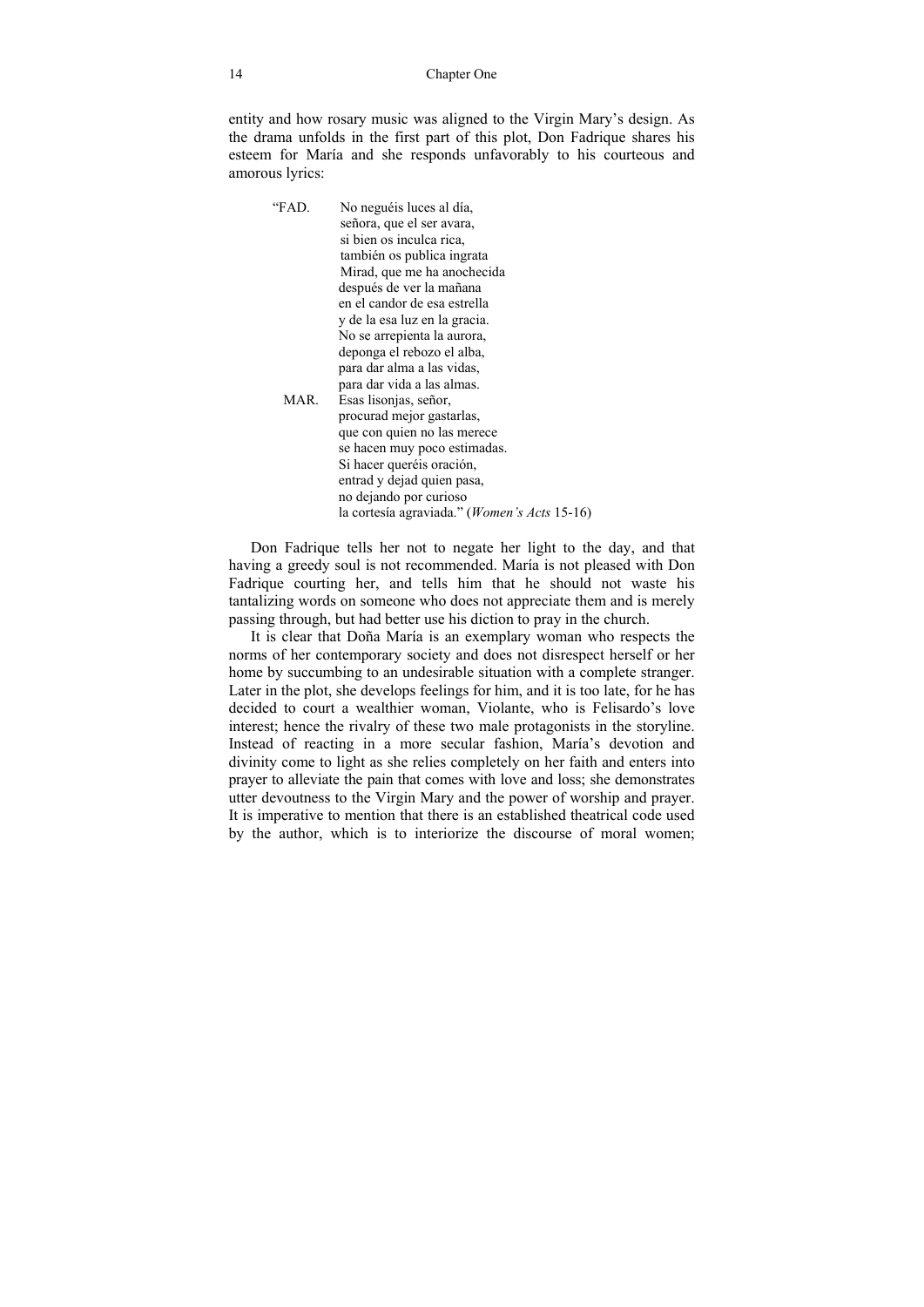thereby, presenting the true depiction of the divine woman, from the Baroque period, who is devoted to God and the Virgin Mary. In the dramatist's play *Dicha y Desdicha del juego de devoción de la Virgen*, the character that exhibits the greatest and highest devotion and divinity is Doña María, as there are many more aspects of this play which support this ideology.

As suggested earlier in the synopsis of *La margarita de Tajo que dio nombre a Santarén*, Acevedo anthropomorphizes a hagiographical drama by centralizing the protagonist's (Irene's) story based on the legend of Saint Irene. Irene, being a devoted nun, has to grapple with the duality of transgression from the main male protagonist in this play; he is not only married to a faithful woman, and is betraying her, but he is yearning for a nun, whom he incidentally met at the church during his wedding with Rosimunda. Once again, we find a moral, devout and, therefore, divine character in Ángela de Acevedo's works. Irene is a direct image of the ideal Catholic woman, with divine intentions and religious ideologies that are aligned with the faith and system of Catholicism.

The spectators of this well-executed drama are not introduced to Irene until line 742, ("Sale Irene con un libro en la mano") in which the protagonist is first presented on stage carrying a bible (*Women's Acts* 53). The imagery that is conveyed with this information reflects a personality that is assuredly allied with religious doctrines. The nun describes the convent as a beautiful paradise where she is in sovereign skies:

"IREN. En esta estancia rica, retrato de los cielos soberanos, lugar que se dedica al candor de los ángeles humanos que se juzgan por tales los sujetos que pisan sus umbrales, en este prado hermoso de racionales plantas guarnecido que apacible y pomposo, contra el tiempo se ve siempre florido." (*Women's Acts* 53)

Irene is describing a place that is dedicated to the candor of the human angels where there is a beautiful meadow of rationally trimmed plants that are calm and pompous; moreover, time is reflected as being "flowery" or colorful. The convent is to Irene the same as paradise in the Bible's Genesis book. The purity, evident in her description of where she resides in faith, lies at the heart of this protagonist, and is indicative of a godlike character.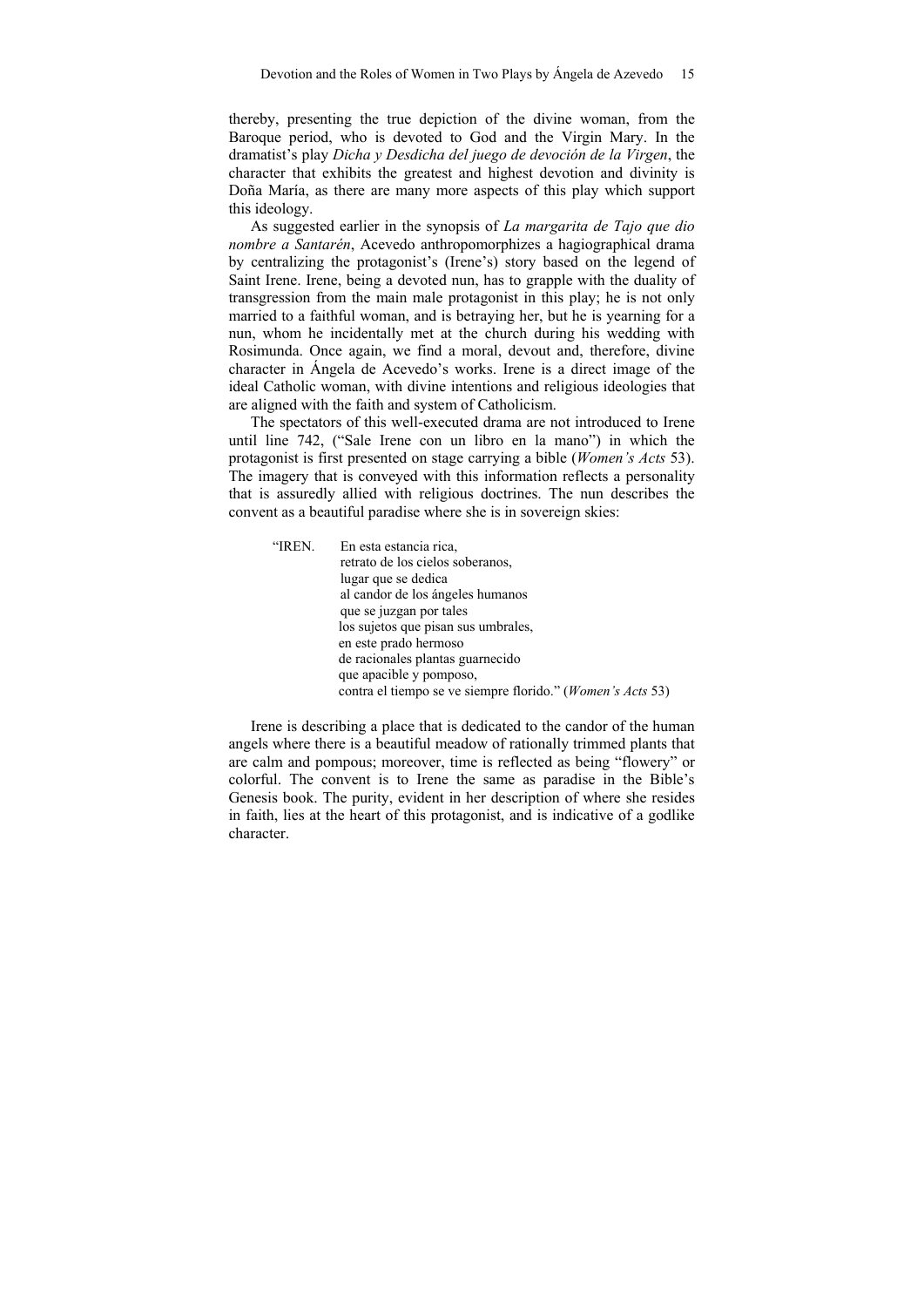In the next lines spoken by Irene, the reader discerns the presence of a devout Christian as she prays with a sincere disposition based on urgent need:

"IREN. Mi Dios, por vuestras piedades, feliz del alma recurso, que a la casa de Britaldo acudáis en los disgustos. Yo os lo pido, yo os lo ruego, y aunque sin mérito alguno, de vuestra pasión me valgan, Señor<sup>26</sup>, los méritos muchos." (*Women's Acts* 56)

She pleads for God to bring peace to Britaldo's home, and she even supplicates God to assist her in her wishes, because she is aware that she does not merit her Lord's kindness, but pleads for his mercy, nonetheless. The diction that Acevedo uses to animate and humanize these characters is truly astonishing; the words that Irene uses are true-to-life in what a scholar would consider authentic verbiage from a  $17<sup>th</sup>$  century Spanish nun. Although the protagonist physically dies in this drama, the audience witnesses her spiritual body rise through the skies into the Heaven that she so wholeheartedly adulates.

In both plays the reader becomes exceedingly enlightened with the devotional female protagonists and their contribution to the deep-rooted faith of Spain's dominant religion. Although the storylines are drastically different in context: one play deals with gambling versus faith in the Virgin Mary (*Dicha y Desdicha)* and the second pertains to the forbidden fruit and undying desire versus the convictions of saints (*La margarita de Tajo)*, they both explore religion and the downfall of the human spirit when tempted by desires. Moreover, the triumphal soul is undoubtedly the one who exhibits the most loyalty to religion and the system it entails.

#### **5. Indoctrination Typical of the Saints' Plays**

Saints' plays were particularly prevalent during the period at hand; hence, religion and Catholicism were questioned by the secular and mundane, or upheld by baptized Christians who followed the doctrines of their faith. In his book, *A Companion to Golden Age Theatre*, Jonathan Thacker explores the complexities of religion during the Golden Age, and

 $26$  The author is referring to "Lord" when using the word "Señor."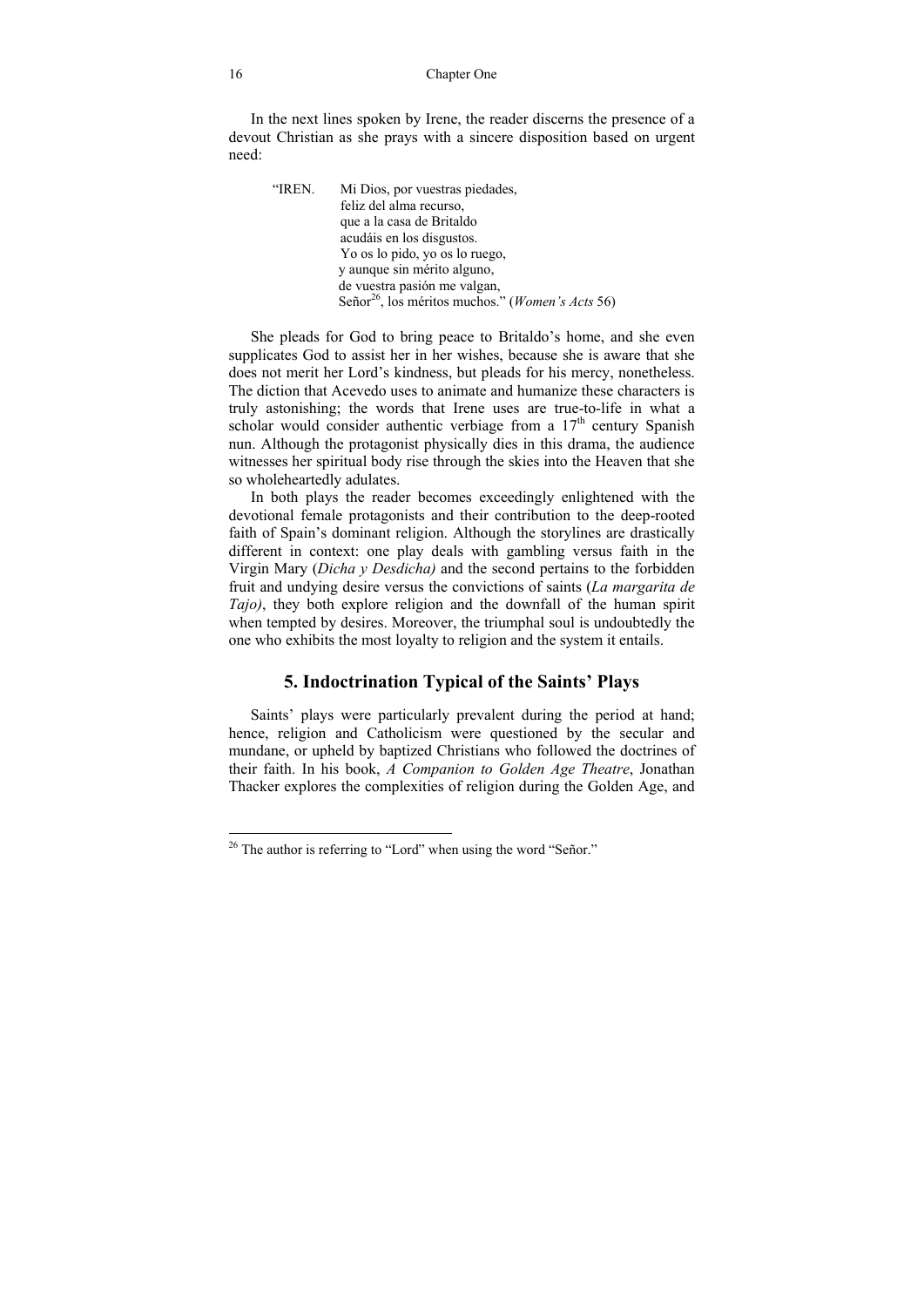embarks on a journey to share with the reader the *comedia de santos*<sup>27</sup> and the nature of this type of playwright. Thacker shares the following information:

"Despite the errors of playwrights, however, the *comedia de santos* remained a fixture from the 1590s until the mid-to late eighteenth century when growing moral concerns finally saw its demise along with that of the *auto sacramental.* Works depicting the lives of saints were the most common type of religious play in the Golden Age: their aim was obviously to edify but their content was not by any means monotonously pious" (146).

The research conducted, as well as the accompanying passage shared by Thacker, supports the existence and popularity of playwrights that embodied characters who personified the lives of saints.

In Acevedo's play *La margarita de Tajo que dio nombre a Santarén*  the reader is presented with a hagiographical rendition of a portrayed saint, who is initially presented as a nun, Irene, but later rises to the heavens and becomes a saint. The audience becomes a part of the indoctrination of the writer, as she invites the reader, in a didactic fashion, into the world of Catholicism. The play begins with praise of the convent, and later presents dialogues with God, carefully written by the author to convey the serious devotion of the characters, and later reveals the *contemptus mundi*; a theme typical of the saints' plays.

In Marie-Francoise Deodat-Kessedjian's article, the concept of indoctrination through saints in theatrical *comedias* is explored; specifically in the play *La margarita de Tajo*: "Esta comedia de santos de la dramaturga Ángela de Acevedo forma parte de ese conjunto de obras que resaltan la figura de un santo, su vida ejemplar, su muerte prodigiosa…las virtudes de fuerza, humildad, resignación y bondad…" (11)

The reader ascertains the intentions of the dramatist, Acevedo, because her work is indoctrinating her audience to the beliefs enveloped by the saints of the Baroque period, while proselytising the characters in her play as well. As Deodat-Kessedjian contends in her article, the figure of a saint demonstrates an exemplary life and a prodigious death; the saint demonstrated in life the virtues of strength, humility, resignation, and goodness.

The doctrine of Catholicism is inculcated in the different personalities throughout two of Acevedo's plays (*Dicha y desdicha* and *La margarita* 

<sup>&</sup>lt;sup>27</sup> *Comedias* (17<sup>th</sup> century plays that explored the dramatic [i.e. religious and marital] and comedic themes) of Saints.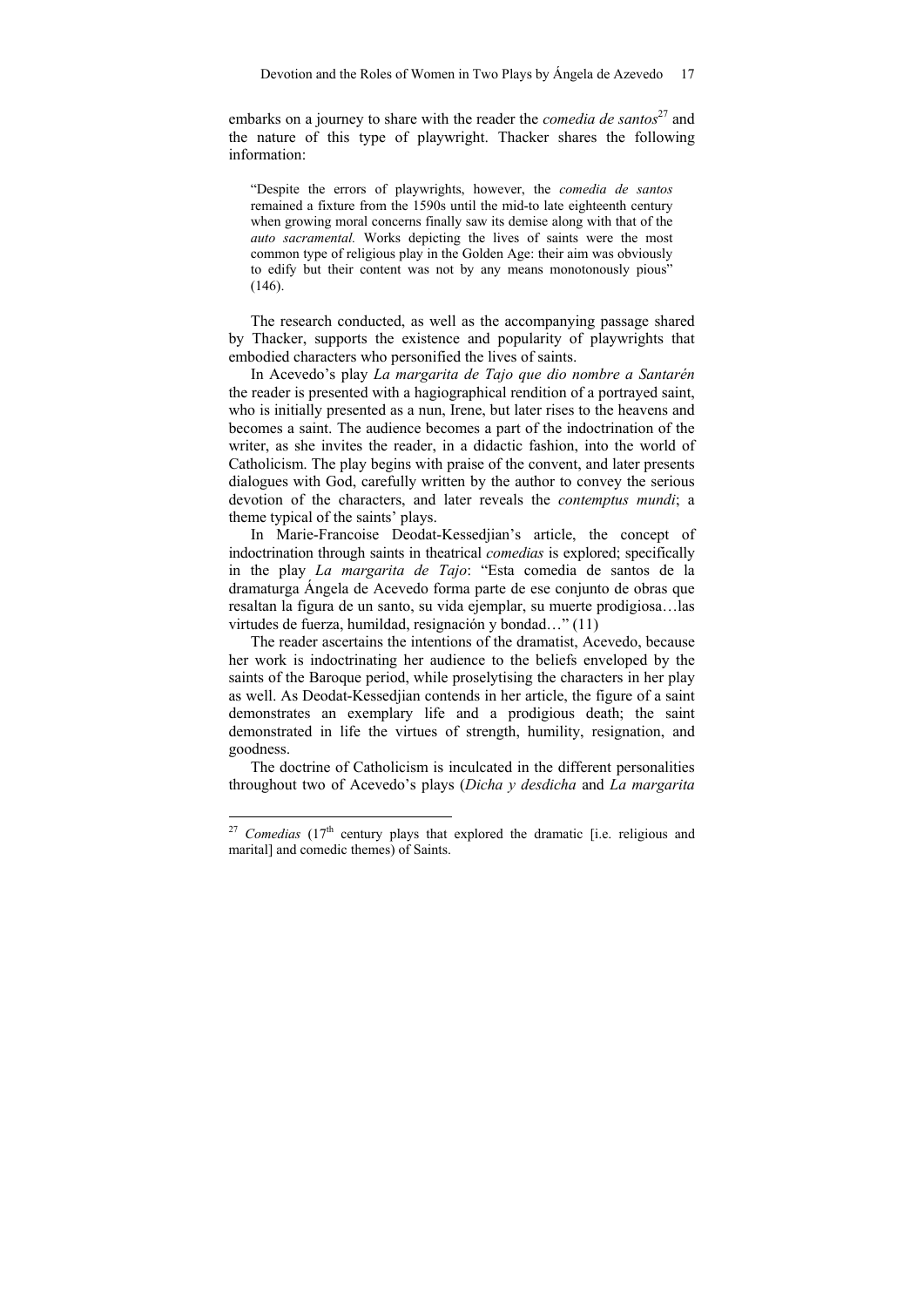*de Tajo*) and represented in their demeanor and actions; for example, we see how Irene, the main protagonist of *La margarita de Tajo*, courageously exemplifies the doctrine that was bestowed upon her in the convent. In the convent, she has mentors who guide her journey of understanding the Bible and the meaning of being truthfully devoted to God and the Virgin Mary. The following lines (56-65) describe her didactical indoctrination in religion through her education at the convent:

"IREN. escuela donde a seguir la razón las voluntades, cuya aprobada ciencia enseña la virtud de la obediencia; lucido firmamento adonde las estrellas más brillantes, por fijasen asiento, firman la dicha en la exención de errantes, que no es dicha el ser bella. en más no ser errante está la estrella." (*Women's Acts* 53)

It is in her school, the convent, where this character is taught about following the correct "will<sup>28</sup>" and the virtuous importance of obedience<sup>29</sup>: furthermore, it is in this sky (a metaphor for the mundane world) when these lucid stars (humans) are brightest, in the process of adhering to the proselytization of this religion. In *Dicha y Desdicha*, the Acevedos' (Felisardo and María) are taught by their mother that religion and faith should always be of utmost importance in their lives; hence, she teaches them about Catholicism and how to be a virtuous Christian.

The dialogues with God are expressed more abundantly in *La margarita de Tajo que dio nombre a Santarén*, Acevedo's *comedia de santos*. The conversations with God by the protagonist initially begin as monologues and later transcend into dialogues. Her first monologue engenders her adoration toward the convent; however, her dialogues with God are answered by the characters of Ángeles (angels from the heavens). The following is a dialogue between Irene and an Ángel (lines 3659-3669) which marks the beginning of the end of the carnal Irene; she is told that it is her time to be with her celestial Husband<sup>30</sup>, prior to the knowledge of her disgrace, she remains forgiving of those who transgressed against her innocent and godlike traits:

 $28$  The doctrines that are pertinent and aligned with Catholicism.

<sup>&</sup>lt;sup>29</sup> Obedience to the Father God of Christianity.

<sup>30</sup> Husband (*Esposo*) refers to the Father God of Christianity.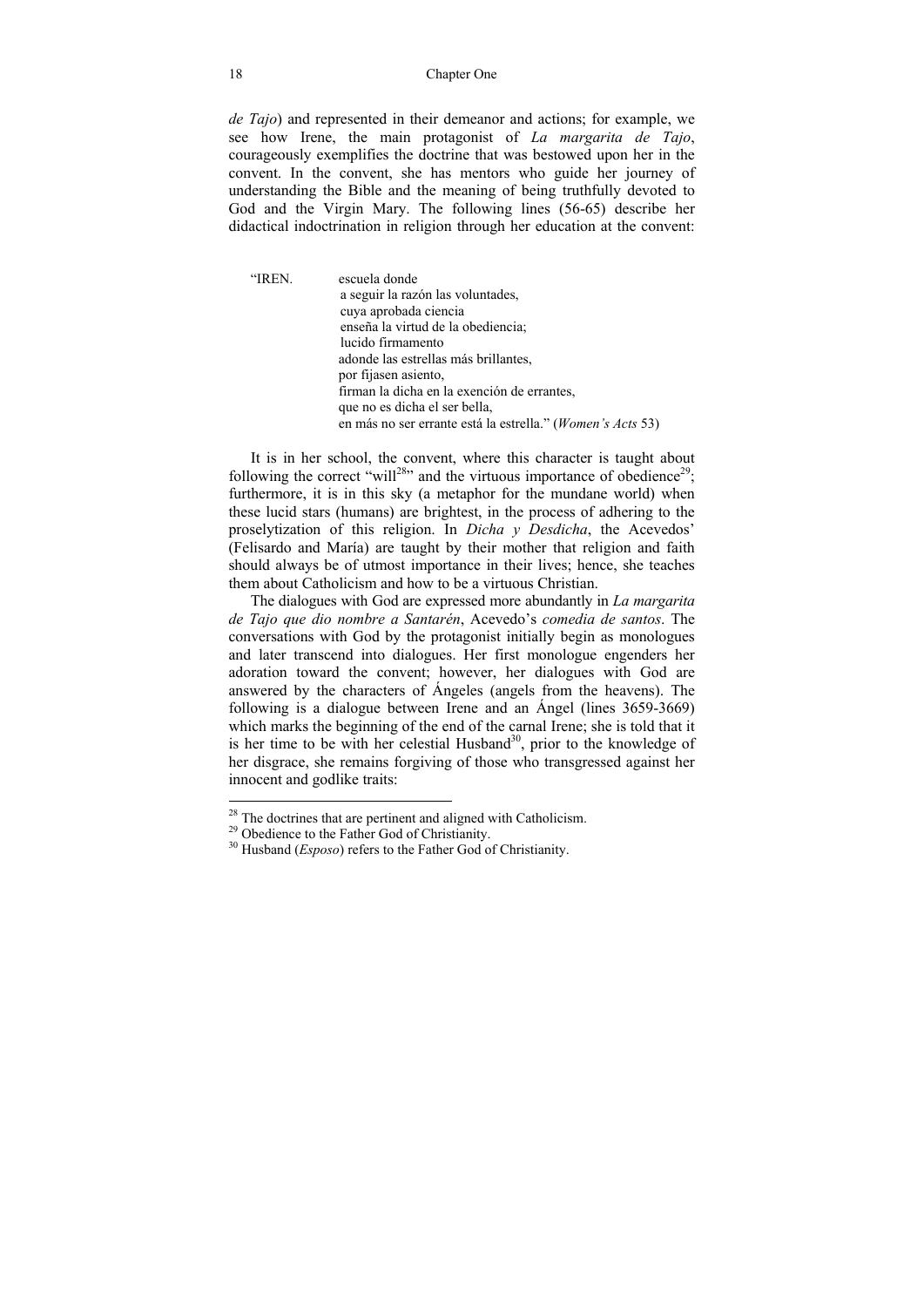"IREN. ¿Remigio? ¡Válgame el cielo! Dios se lo perdone, amén, que yo también le perdono.<br>ANG Tiempo es ya de se saber Tiempo es ya de se saber la verdad, que no es razón que tan encubierta esté. Ya llegó el tiempo dichoso en que tienes que ver con tu Esposo celestial a quien has guardado fe." (*Women's acts* 84)

The angel reminds her of how she will be reunited with her celestial Husband, the One in whom she has so devotedly maintained faith.

The last theme discussed in this section is that of *contemptus mundi. Contemptus mundi* is Latin-based and it literally means "contempt for the world"; however, it is a theme that resonates as a subgenre in Spanish Baroque theatrical works. Due to the vast religious movements of this time period, it was a standard tradition for plays to advocate a disdain for the mundane. This is a theme that is depicted in both of Acevedo's plays which are analyzed in this work<sup>31</sup>. In *Dicha y Desdicha*, the ramifications of gambling end badly for the Acevedos, and later, when the offspring of the head of this patriarchal unit attempts to follow in the same footsteps, there is great contempt that coexists with his actions. Consequently, the presence of the devil provokes temptations that are disdained for their mundane nature. Fortunately, the Virgin Mary comes to his rescue and overturns the devil's tactics. Therefore, the readers and characters both learn that *contemptus mundi* is alive and well, and that only by faith can one be free of this condition. The situational context is different in Acevedo's second play<sup>32</sup>, for this concept is examined by Irene when she develops a scornful attitude toward those who seek riches through ambitious vanity. Golden Age drama evidently, from a didactic approach, educated its audience about the doctrines of Catholicism through diverse modes of operation, as depicted in this segment.

#### **6. Roles of Women: Wife or Nun?**

The roles of women were black and white in  $17<sup>th</sup>$  century Spain; women were either supposed to get married, rightfully<sup>33</sup> and legally, or

 $31$  Dicha y desdicha and La margarita del Taio.

<sup>&</sup>lt;sup>32</sup> *La margarita del Tajo que dio nombre a Santarén.* <sup>33</sup> By the ordained laws of Christianity and the Catholic Church.